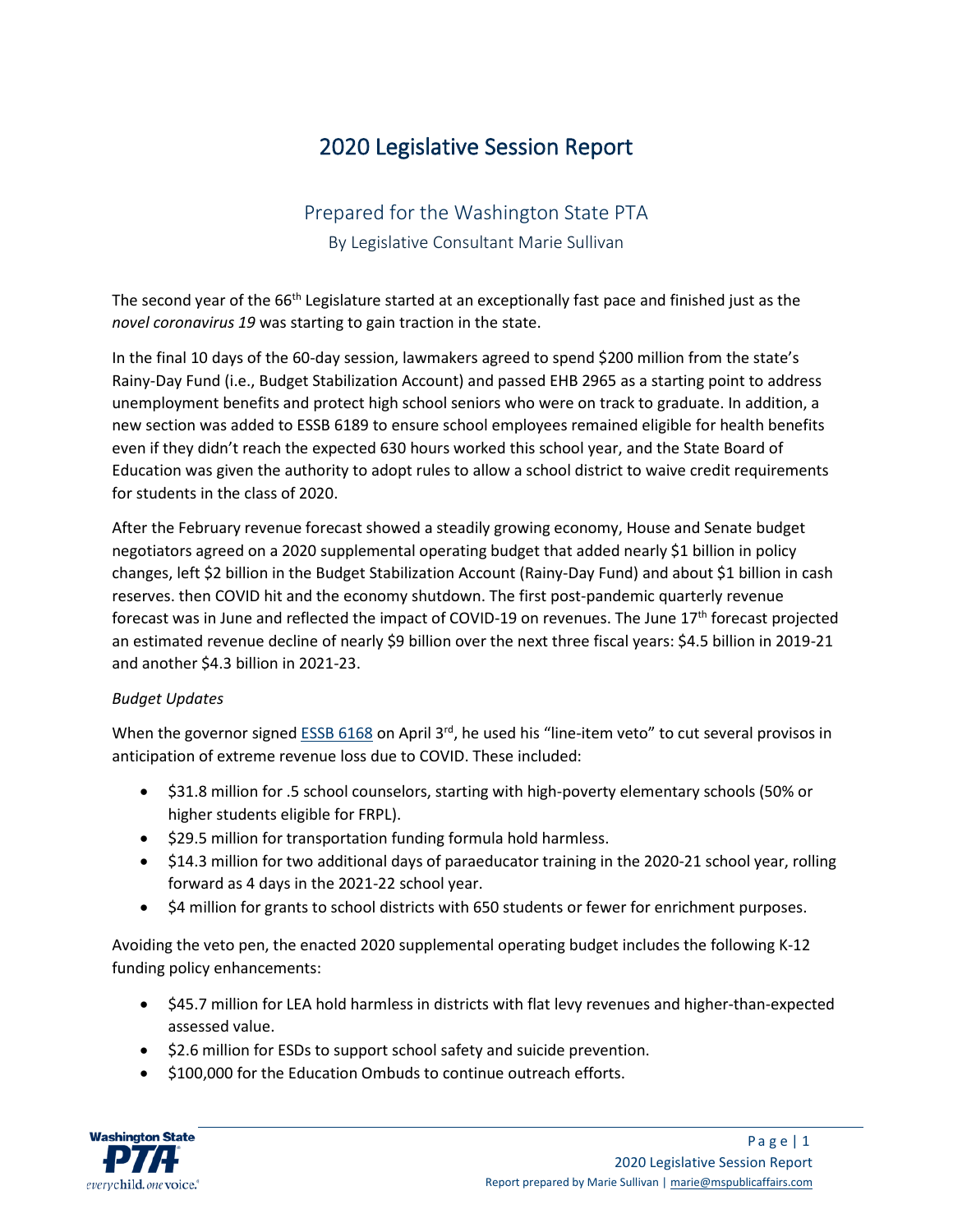• While not specifically listing funding, professional development of teachers and principals around the new early screening for dyslexia requirements is referenced under the Educational Service Districts section (Section 508 (8)).

O[n ESSB 6248,](https://app.leg.wa.gov/billsummary?BillNumber=6248&Year=2019&Initiative=false) the 2020 supplemental capital budget, lawmakers made a gamble that not every school district that was planning to access the School Construction Assistance Program by the July 2020 release would do so, and therefore would drop off the list until the next release. There is no guarantee this will happen, and if projects do not drop off the July 2020 list, then OSPI will prioritize the projects for funding and a few projects will not be funded.

The Legislature approved a list for the Small Schools Modernization Grant program and added approximately \$3 million to support 10 projects. An additional 28 projects had received planning grant funding and remain on the list. Unless there's a change legislatively, the prioritization of the current list should remain for funds in the 2021-23 biennium.

# *Policy bills*

Unlike the 2019 session, very few significant policy bills were adopted. For example, while they were introduced, bills to change access to local effort assistance or eligibility for school employee benefits, funding increases for special education or school staffing enrichment, or changes to regionalization or experience factor were just too big to address in a short session. See pages 8-11 for a list of what passed, and pages 11-20 for bills that were introduced by didn't pass.

# *How to Read this Summary*

In addition to summaries of the operating and capital budgets and bills that passed/didn't pass, this endof-session summary includes a list of required activities, by school year. It also includes a list of new task forces/work groups, reports and when the report is due, and new WSSDA model policies.

| Pages 3-7   | <b>School Year Requirements</b>                                            |
|-------------|----------------------------------------------------------------------------|
| Pages 8-11  | Bills that Passed, By Topic                                                |
| Pages 11-20 | Bills that Didn't Pass, By Topic                                           |
| Pages 21-27 | 2020 Supplemental Operating Budget – Provisos and Policy Additions         |
| Pages 27-28 | 2020 Supplemental Capital Budget                                           |
| Page 28-29  | New Work Groups/Task Forces/Reports                                        |
| Pages 29-30 | New Washington State School Directors' Association Policies and Procedures |

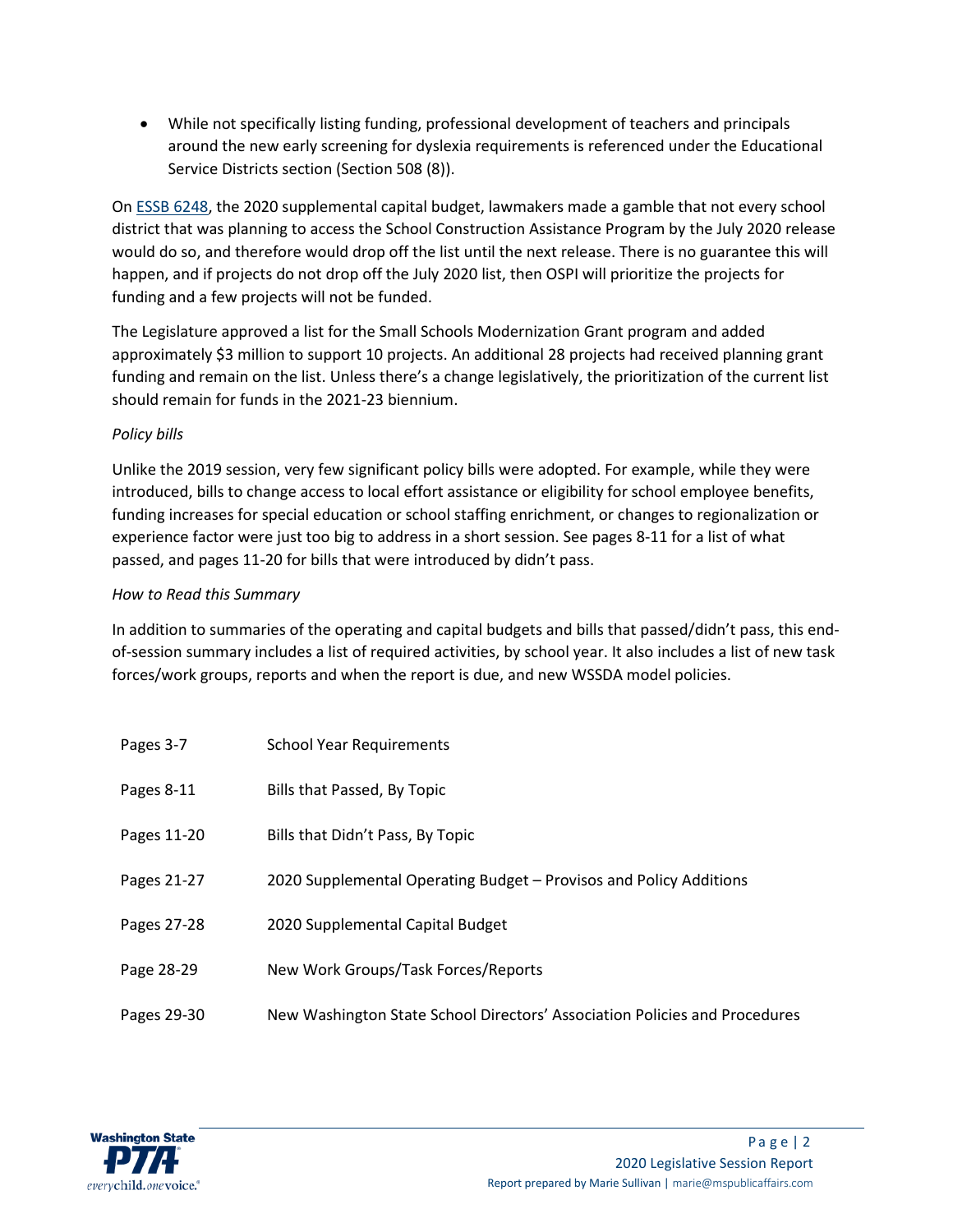# School District Requirements, by school year:

# 2019-20 School Year

*New*

• [ESHB 2551](https://app.leg.wa.gov/billsummary?BillNumber=2551&Initiative=false&Year=2019) (Chapter 35, Laws of 2020) precludes school districts, public schools, and institutions of higher education from prohibiting students who are members of a federally recognized tribe from wearing traditional tribal regalia or objects of Native American cultural significance at graduation ceremonies or related school events. The bill is effective immediately upon signature by Governor Jay Inslee.

# 2020-21 School Year

*New*

- [3SHB 1660](https://app.leg.wa.gov/billsummary?BillNumber=1660&Initiative=false&Year=2019) (Chapter 13, Laws of 2020) requires that each school district that has an ASB must publish (and annually update) the following information on its website by August 31<sup>st</sup>:
	- $\circ$  Data related to high school student possession of an ASB card and high school student participation in school-based extracurricular activities.
	- $\circ$  The school district's extracurricular activity opportunity gap reduction plan, if required.
	- $\circ$  A list of optional noncredit extracurricular event attendance and participation fees and the school district policy for waiving and reducing these fees as described under RCW 28A.325.010.
- [EHB 2040](https://app.leg.wa.gov/billsummary?BillNumber=2040&Initiative=false&Year=2019) (Chapter 225, Laws of 2020) changes the calculation of a non-high school district's local levy payments to a high school district to serve a non-high school student.
- [ESHB 2455](https://app.leg.wa.gov/billsummary?BillNumber=2455&Initiative=false&Year=2019) (Chapter 339, Laws of 2020) requires school districts to provide transportation upon request for "parenting" students for transporting an infant.
- [SHB 2589](https://app.leg.wa.gov/billsummary?BillNumber=2589&Initiative=false&Year=2019) (Chapter 39, Laws of 2020) requires, within existing resources, public elementary and secondary schools, and public institutions of higher education, *that issue student or staff identification cards* to have printed on newly issued or replacement cards the following: the contact information for a national suicide prevention organization and the contact information for one or more campus, local, state, or national organizations specializing in suicide prevention, crisis intervention, or counseling, if available.
- [ESHB 2660](https://app.leg.wa.gov/billsummary?BillNumber=2660&Initiative=false&Year=2019) (Chapter 288, Laws of 2020) requires, with limited exceptions, each school with students in or below grade 8 with 62.5 percent or more of its students eligible for free meals through a direct certification process to participate in the federal Community Eligibility Provision (CEP), thereby making school meals available to all students at no charge.

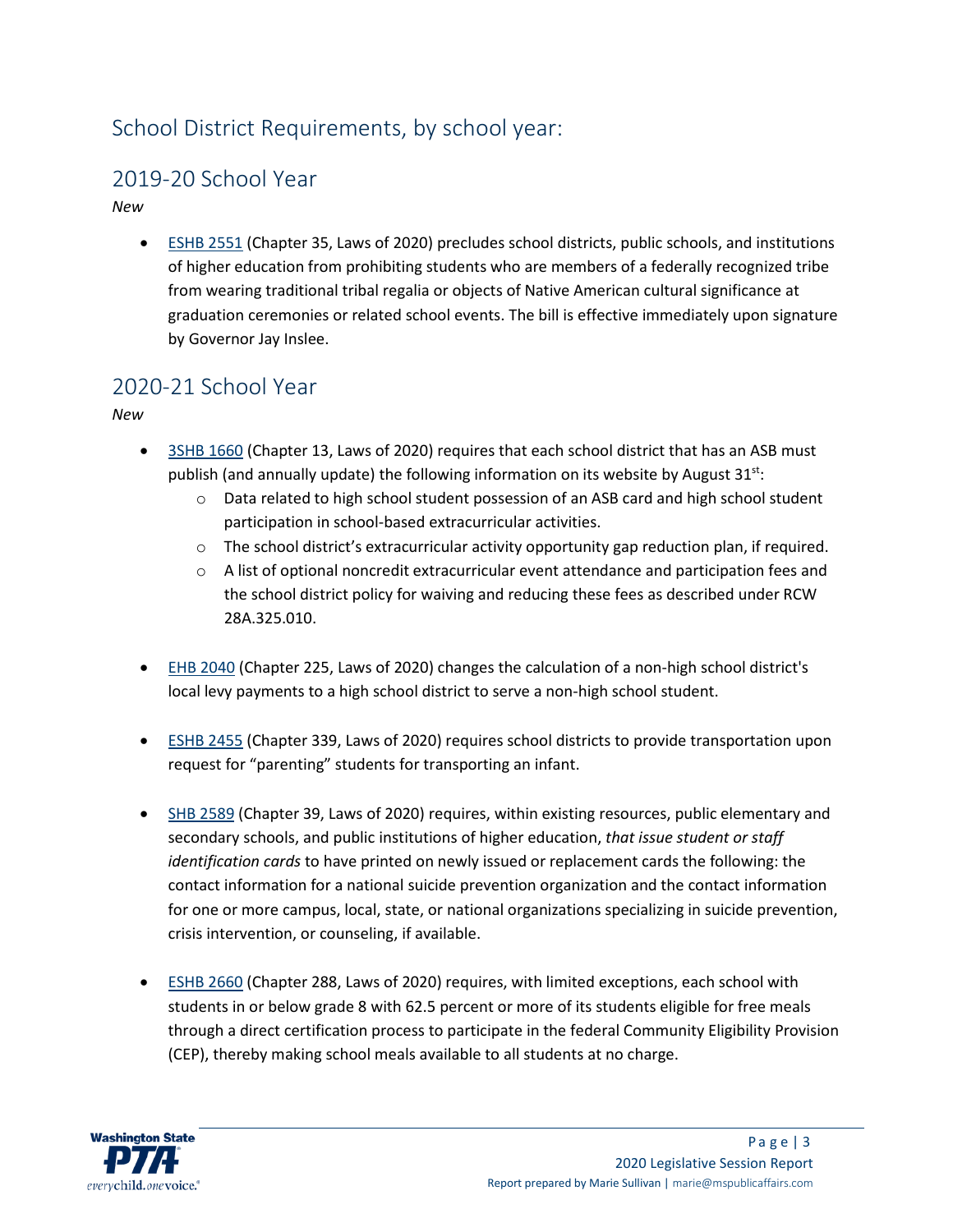- [ESHB 2731](https://app.leg.wa.gov/billsummary?BillNumber=2731&Initiative=false&Year=2019) (Chapter 347, Laws of 2020) requires public schools to annually report to the Department of Health information about each diagnosed concussion sustained by a student during athletic and other activities.
- [ESSB 5395](https://app.leg.wa.gov/billsummary?BillNumber=5395&Initiative=false&Year=2019) (Chapter 188, Laws of 2020) requires any school district providing comprehensive sexual health education to ensure its curriculum includes information about consent and bystander training.
- [SB 6102](https://app.leg.wa.gov/billsummary?BillNumber=6102&Initiative=false&Year=2019) (Chapter 95, Laws of 2020) changes the state requirement so that the letters for the word "stop" displayed on a school bus stop arm be at least 5.9 inches high.
- [SB 6103](https://app.leg.wa.gov/billsummary?BillNumber=6103&Initiative=false&Year=2019) (Chapter 61, Laws of 2020) requires new reporting from school districts to OSPI on data related to student growth to align with the Every Student Succeeds Act (129 Stat. 1802; 20 U.S.C. Sec. 6301 et seq.); and changes reporting requirements to OSPI, including requiring school districts to report the per-pupil expenditures of federal, state, and local funds including actual personnel expenditures and actual non-personnel expenditures of federal, state, and local funds disaggregated by source of funds, for each local educational agency and each school in the state for the preceding fiscal year.
- [ESSB 6141](https://app.leg.wa.gov/billsummary?BillNumber=6141&Initiative=false&Year=2019) (Chapter 307, Laws of 2020) requires school districts with high schools or serving high school seniors to administer financial aid advising day with information sharing requirements contained in the High School and Beyond Plan (HSBP) and requires that the HSBP include information about the Washington College Grant and other scholarship opportunities.

# *Passed in 2019*

- [2SHB 1216](http://lawfilesext.leg.wa.gov/biennium/2019-20/Pdf/Bills/Session%20Laws/House/1216-S2.SL.pdf) (Chapter 333, Laws of 2019) requires each school district to adopt a policy and procedure to establish a school-based threat assessment program that meets the requirements identified in Section 5 of the bill. The school district model policy and procedures must be consistent with the model policy developed by WSSDA by January 1, 2020, and with other school district policies, procedures, and plans addressing safe and supportive learning environments.
- [E2SHB 1599](http://lawfilesext.leg.wa.gov/biennium/2019-20/Pdf/Bills/Session%20Laws/House/1599-S2.SL.pdf) (Chapter 252, Laws of 2019) requires each school district to ensure than an electronic High School and Beyond Plan platform is available to all students who are required to have one, and that it meets certain conditions, as specified in Section 504 of the bill, including portability between districts.
- [2SHB 1973](http://lawfilesext.leg.wa.gov/biennium/2019-20/Pdf/Bills/Session%20Laws/House/1973-S2.SL.pdf) (Chapter 176, Laws of 2019) requires school districts to, upon knowledge of a lowincome student's enrollment in Running Start, provide documentation of the student's lowincome status directly to the institution of higher education. The Washington Student Achievement Council will develop a centralized process for reporting to meet the requirement.

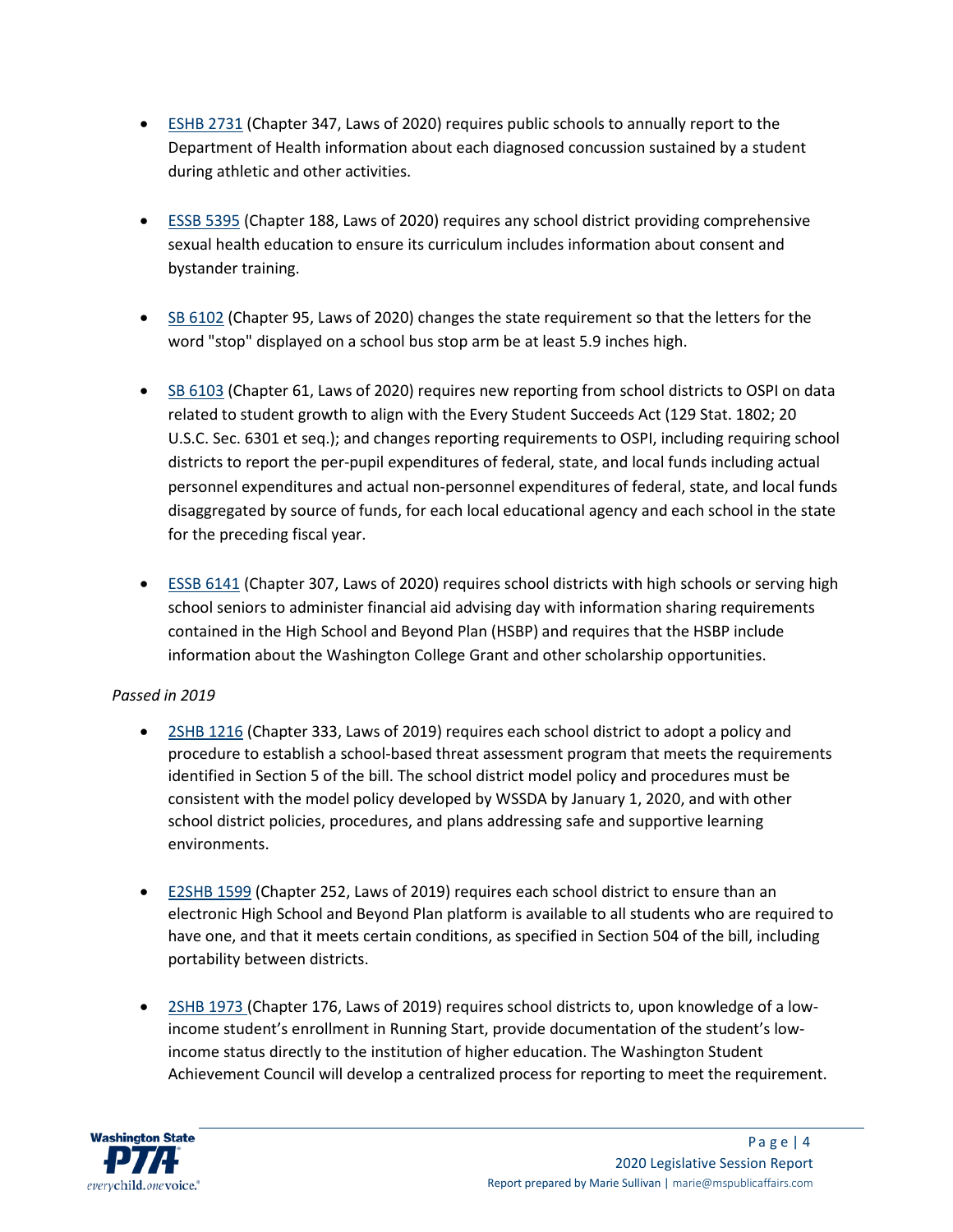- [ESHB 2140](http://lawfilesext.leg.wa.gov/biennium/2019-20/Pdf/Bills/Session%20Laws/House/2140-S.SL.pdf) (Chapter 411, Laws of 2019) allows school districts to use the Capital Projects Fund for: renovation and replacement of facilities and systems, purchase or installation of items of equipment and furniture, including maintenance vehicles and machinery, and other preventive maintenance or infrastructure improvement purposes in the 2019-21 biennium.
- [SSB 5023](https://app.leg.wa.gov/billsummary?BillNumber=5023&Initiative=false&Year=2019) (Chapter 279, Laws of 2019) requires OSPI to identify and make available ethnic studies materials and resources for use in grades 7-12. By September 1, 2020, OSPI is required to adopt essential academic learning requirements and grade-level expectations that identify the knowledge and skills that all public-school students need to be global citizens in a global society with appreciation for the contributions of diverse cultures.
- [SSB 5082](http://lawfilesext.leg.wa.gov/biennium/2019-20/Pdf/Bills/Session%20Laws/Senate/5082-S2.SL.pdf) (Chapter 386, Laws of 2019) an[d 2SSB 5903](http://lawfilesext.leg.wa.gov/biennium/2019-20/Pdf/Bills/Session%20Laws/Senate/5903-S2.SL.pdf) (Chapter 360, Laws of 2019) require school districts to use one of the professional development days funded by the state (every other year) to train school district staff in one or more of the following topics: social-emotional learning, trauma-informed practices, consideration of adverse childhood experiences, mental health literacy, antibullying strategies, or culturally sustaining practices. The first year of the requirement is the 2020-21 school year.
- [SSB 5380](http://lawfilesext.leg.wa.gov/biennium/2019-20/Pdf/Bills/Session%20Laws/Senate/5380-S.SL.pdf) (Chapter 314, Laws of 2019, Sections 39-42) requires every school district with 2,000 or more students to obtain and maintain at least one set of opioid overdose reversal medication doses in each of its high schools. A school district that demonstrates a good faith effort to obtain the opioid overdose reversal medication through a donation source, but is unable to do so, is exempt from this requirement. Related to this, school districts must offer training to at least one individual in the use of the reversal medication.

# *Passed in 2018*

• [HB 1896](http://lawfilesext.leg.wa.gov/biennium/2017-18/Pdf/Bills/Session%20Laws/House/1896-S2.SL.pdf) (Chapter 127, Laws of 2018) requires each school district that operates a high school to provide a mandatory 0.5 credit stand-alone course in civics for each high school student, unless the content is also provided in a course that gives students the opportunity to earn both high school and postsecondary credit.

# 2021-22 School Year

*New*

• [ESHB 2816](https://app.leg.wa.gov/billsummary?BillNumber=2816&Initiative=false&Year=2019) (Chapter 235, Laws of 2020) requires each school district to adopt or amend policies and procedures that, at a minimum, support a positive social and emotional school and classroom climate that meets specified requirements under the bill. Going forward, school districts must periodically review their policies and procedures for consistency with updated versions of the WSSDA-developed model policy, which will be available by March 1, 2021.

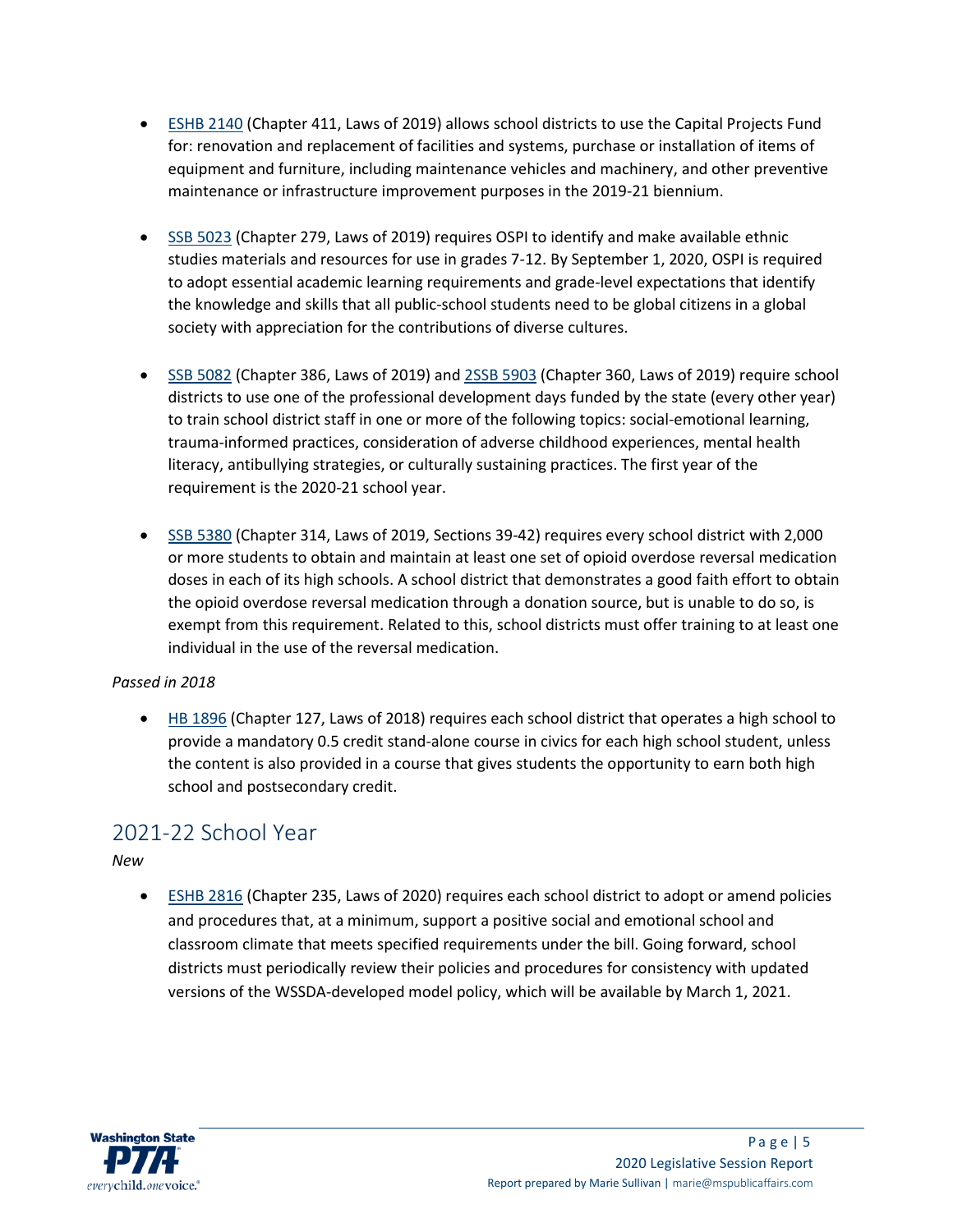- [ESSB 5395](https://app.leg.wa.gov/billsummary?BillNumber=5395&Initiative=false&Year=2019) (Chapter 188, Laws of 2020) requires school districts to offer all public-school students in grades 6-12 comprehensive sexual health education. The instruction must be offered twice in grades 6-8 and twice in grades 9-12. Also requires school districts to begin notifying parents and guardians, in writing, that the school will be providing comprehensive sexual health education during the school year and must give the parent or guardian the opportunity to preview the curriculum and/or opt out their student from instruction.
- [ESSB 6168](https://app.leg.wa.gov/billsummary?BillNumber=6168&Initiative=false&Year=2019) (Chapter 357, Laws of 2020) is the 2020 supplemental operating budget. Section 505 (b) requires school districts to use the equivalent of one day of salary and benefits for each of the funded full-time equivalent certificated instructional staff units to train school district staff on racial literacy, cultural responsiveness, and stereotype threat for purposes of closing persistent opportunity gaps.

# *Passed in 2019*

- [E2SSB 5290](http://lawfilesext.leg.wa.gov/biennium/2019-20/Pdf/Bills/Session%20Laws/Senate/5290-S2.SL.pdf) (Chapter 312, Laws of 2019) removes the use of court-ordered detention for student truancy proceedings, starting July 1, 2021.
- [E3SHB 1257](http://lawfilesext.leg.wa.gov/biennium/2019-20/Pdf/Bills/Session%20Laws/House/1257-S3.SL.pdf) (Chapter 285, Laws of 2019) requires new school construction to set aside the greater of one parking space or 10 percent of employee parking spaces (rounded to the next whole number) to provide electric vehicle charging capability and infrastructure. Rules shall be adopted to implement Section 18 of the bill by the State Building Code Council.
- [E2SHB 1599](http://lawfilesext.leg.wa.gov/biennium/2019-20/Pdf/Bills/Session%20Laws/House/1599-S2.SL.pdf) (Chapter 252, Laws of 2019) requires that each school district board of directors adopt an academic acceleration policy for high school students, which automatically enrolls students who meet or exceed the standard on state assessments in English Language Arts or math in the next most rigorous level of courses or program offered by the high school that aligns with the student's High School and Beyond Plan. Students who meet or exceed standard on the state comprehensive assessment of science are eligible for enrollment in advanced courses in science. Districts must provide notice of the policy to parents, legal guardians and students, and give parents and legal guardians the option to opt the student out of the academic acceleration policy and enroll the student in an alternative course or program that aligns with the student's High School and Beyond Plan.

# *Passed in 2018*

• [SB 6162](http://lawfilesext.leg.wa.gov/biennium/2017-18/Pdf/Bills/Session%20Laws/Senate/6162-S2.SL.pdf) (Chapter 75, Laws of 2018) requires each school district and charter school to use evidence-based, multi-tiered systems of support to provide interventions to students in kindergarten through second grade who display indications of or areas of weakness associated with dyslexia.

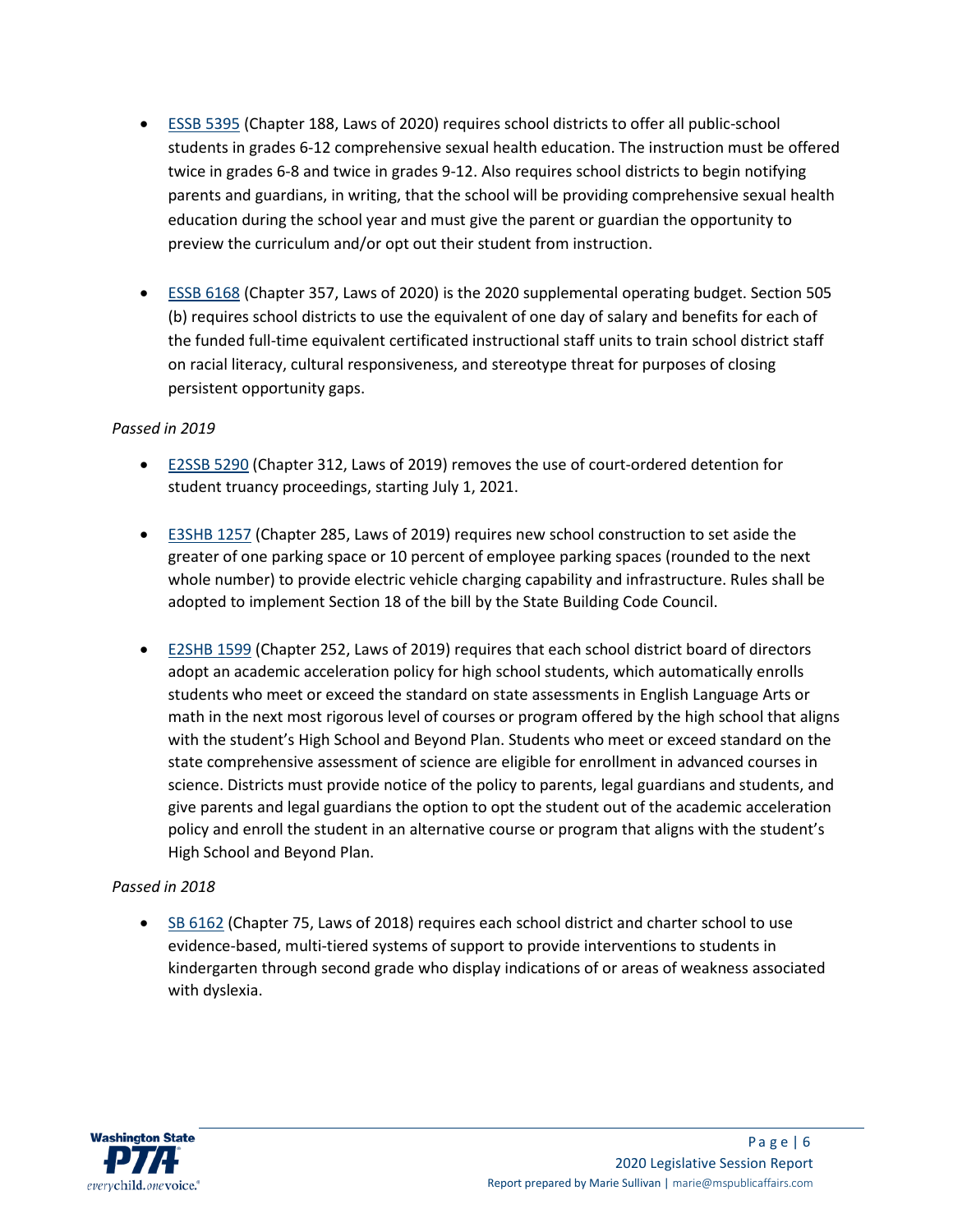# 2022-23 School Year

*New*

• [ESSB 5395](https://app.leg.wa.gov/billsummary?BillNumber=5395&Initiative=false&Year=2019) (Chapter 188, Laws of 2020) requires all school districts to offer comprehensive sexual health education. Instruction must be aligned with state learning standards. For grades K-3, instruction is only in social and emotional learning, and is only required to be offered once during the grade band of K-3. Sexual health education must be offered once in grade band 4-5, twice in the grade band of 6-8, and twice in the grade band of 9-12.

# *Passed in 2019*

- [E2SHB 1599](http://lawfilesext.leg.wa.gov/biennium/2019-20/Pdf/Bills/Session%20Laws/House/1599-S2.SL.pdf) (Chapter 252, Laws of 2019) requires each school district to provide students who did not meet or exceed the standard on the high school assessments in English Language Arts or Math with the opportunity to access any combination of interventions, academic supports, or courses, that are designed to support students in meeting high school graduation requirements. Districts must also prepare student learning plans for  $8<sup>th</sup>$  graders who were not successful on any or all of the content areas of the state assessment during the previous school year or who are not on track to graduate due to credit deficiencies or absences, and notify a parent or legal guardian, preferably through a parent conference and at least annually. To the extent feasible, schools serving English language learner students and their parents shall translate the SLPs into the primary language of the family. Specific requirements for the plan are in Section 203 of the bill.
- [SSB 5082](http://lawfilesext.leg.wa.gov/biennium/2019-20/Pdf/Bills/Session%20Laws/Senate/5082-S2.SL.pdf) (Chapter 386, Laws of 2019) an[d 2SSB 5903](http://lawfilesext.leg.wa.gov/biennium/2019-20/Pdf/Bills/Session%20Laws/Senate/5903-S2.SL.pdf) (Chapter 360, Laws of 2019) require school districts to use one of the professional development days funded by the state (*every other year)*  to train school district staff in one or more of the following topics: social-emotional learning, trauma-informed practices, consideration of adverse childhood experiences, mental health literacy, antibullying strategies, or culturally sustaining practices.

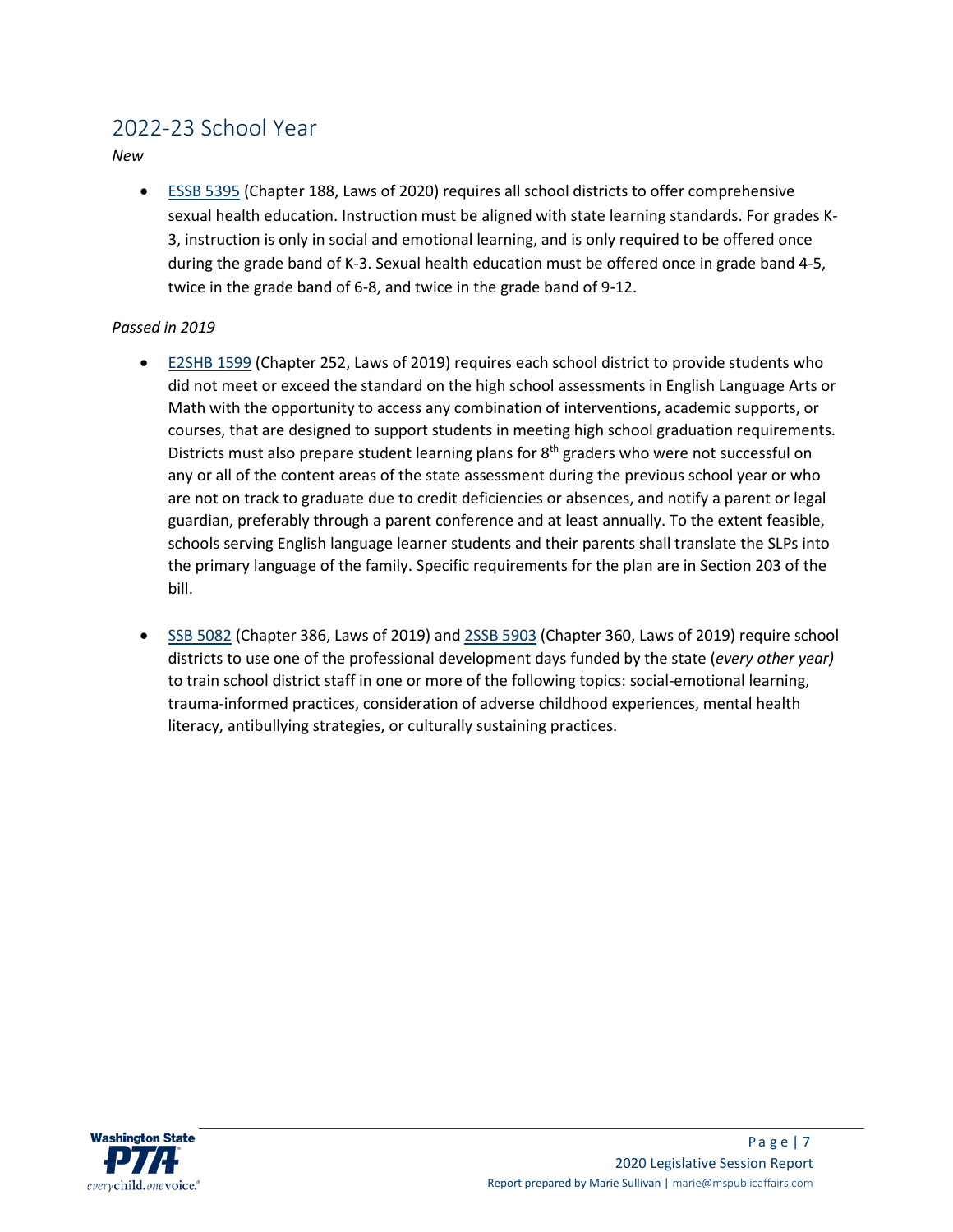# Bills that Passed

# Access and Affordability

[2SHB 2864](https://app.leg.wa.gov/billsummary?BillNumber=2864&Year=2019&Initiative=false) (Chapter 348, Laws of 2020) establishes the Running Start Summer School Pilot Program for two years in three community colleges, subject to appropriations.

[SB 6374](https://app.leg.wa.gov/billsummary?BillNumber=6374&Initiative=false&Year=2019) (Chapter 259, Laws of 2020) allows the award for eligible students participating in the Running Start program under the Dual Enrollment Scholarship pilot program to include the cost of apprenticeship materials as determined appropriate by the college or the university. These materials may include specific course-related material costs, occupation-specific tools, work clothes, rain boots, or gear.

[2SSB 6561](https://app.leg.wa.gov/billsummary?BillNumber=6561&Initiative=false&Year=2019) (Chapter 326, Laws of 2020) establishes the Undocumented Student Support Loan Program to offer low-interest loans to resident students who would not otherwise be eligible for federal student loans because of their citizenship status.

# General Education Watch List

[3SHB 1660](https://app.leg.wa.gov/billsummary?BillNumber=1660&Initiative=false&Year=2019) (Chapter 13, Laws of 2020) requires that school districts with high schools collect and publish certain data related to student possession of ASB cards and student participation in athletic programs and makes changes to optional noncredit extracurricular event fee provisions. For example, it requires school boards that establish and collect extracurricular attendance or participation fees to establish a policy for waiving these fees for low-income students.

[EHB 2040](https://app.leg.wa.gov/billsummary?BillNumber=2040&Initiative=false&Year=2019) (Chapter 225, Laws of 2020) changes the calculation of a non-high school district's local levy payments to a high school district to serve a nonhigh school student.

[ESHB 2116](https://app.leg.wa.gov/billsummary?BillNumber=2116&Initiative=false&Year=2019) (Chapter 226, Laws of 2020) establishes an 11-member Task Force on Improving Institutional Education Programs and Outcomes.

[ESHB 2455](https://app.leg.wa.gov/billsummary?BillNumber=2455&Initiative=false&Year=2019) (Chapter 339, Laws of 2020) allows Working Connections Child Care eligibility for a parent attending high school or pursuing a high school equivalency who has an income at or below 85 percent of the state median income. In addition, requires school districts to provide transportation upon request for parenting students who are transporting an infant.

[ESHB 2551](https://app.leg.wa.gov/billsummary?BillNumber=2551&Initiative=false&Year=2019) (Chapter 35, Laws of 2020) precludes school districts, public schools, and institutions of higher education from prohibiting students who are members of a federally recognized tribe from wearing traditional tribal regalia or objects of Native American cultural significance at graduation ceremonies or related school events.

[2SHB 2731](https://app.leg.wa.gov/billsummary?BillNumber=2731&Initiative=false&Year=2019) (Chapter 347, Laws of 2020) requires, beginning with the 2020-21 school year, public schools to annually report to the Department of Health information about each diagnosed concussion sustained by a student during athletic and other activities.

[EHB 2811](https://app.leg.wa.gov/billsummary?BillNumber=2811&Initiative=false&Year=2019) (Chapter 292, Laws of 2020) requires the OSPI to contract with a Washington state-based nonprofit organization to integrate the state learning standards in English language arts, mathematics, and science with outdoor field studies and project-based and work-based learning opportunities that are aligned with the environmental, natural resources, and agricultural sectors.

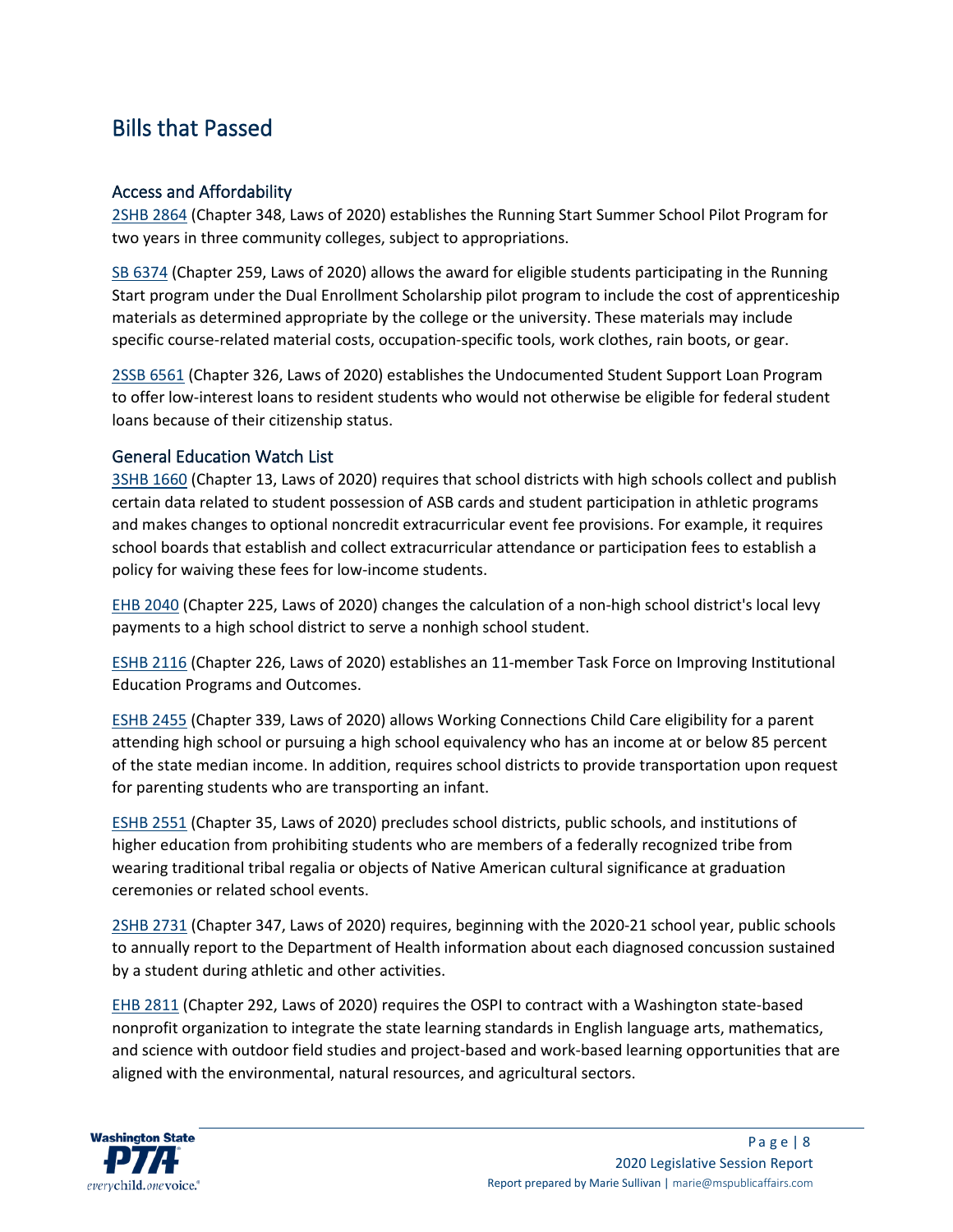[SB 6066](https://app.leg.wa.gov/billsummary?BillNumber=6066&Initiative=false&Year=2019) (Chapter 59, Laws of 2020) directs OSPI, by September 1, 2021, to identify existing state learning standards addressing knowledge and skills all public school students need to be global citizens in a global society with an appreciation for the contributions of diverse cultures instead of adopting EALRs and grade-level expectations.

[SB 6102](https://app.leg.wa.gov/billsummary?BillNumber=6102&Initiative=false&Year=2019) (Chapter 95, Laws of 2020) changes the state requirement that the letters for the word "stop" displayed on a school bus stop arm be changed from 8 inches to specify the letters be at least 5.9 inches high.

[SB 6103](https://app.leg.wa.gov/billsummary?BillNumber=6103&Initiative=false&Year=2019) (Chapter 61, Laws of 2020) requires school districts to report graduation and dropout data to the OSPI. The OSPI is required to report graduation and dropout data, homeless student data, K-12 data reports and appointment data to the Legislature.

[SB 6263](https://app.leg.wa.gov/billsummary?BillNumber=6263&Initiative=false&Year=2019) (Chapter 206, Laws of 2020) requires the Washington State School Directors' Association (WSSDA), in consultation with tribes, to develop a model policy and procedure to establish data sharing agreements between school districts and local tribes by January 1, 2021. Directs WSSDA, when developing a policy and procedure, to consult with various organizations, consider model agreements, and consider standards for the identification of Native students for data sharing purposes.

[ESB 6313](https://app.leg.wa.gov/billsummary?BillNumber=6313&Initiative=false&Year=2019) (Chapter 208, Laws of 2020) allows persons to vote in a primary election if they are 17 years old but will be 18 by the general election. Requires DOL to provide an automated process to for 16 and 17-year-olds to sign up to register to vote.

# High School Graduation Requirements

[ESSB 6141](https://app.leg.wa.gov/billsummary?BillNumber=6141&Initiative=false&Year=2019) (Chapter 307, Laws of 2020) requires districts to administer financial aid advising day with information sharing requirements contained in the High School and Beyond Plan (HSBP) and requires that the HSBP include information about the Washington College Grant and other scholarship opportunities.

[SSB 6521](https://app.leg.wa.gov/billsummary?BillNumber=6521&Initiative=false&Year=2019) (Chapter353, Laws of 2020) directs the Office of the Superintendent of Public Instruction to establish an innovative learning pilot program to authorize full-time enrollment funding for students participating in mastery-based learning programs.

# Preventing Gun Violence

[E2SSB 2467](https://app.leg.wa.gov/billsummary?BillNumber=2467&Initiative=false&Year=2019) (Chapter 28, Laws of 2020) establishes a state background check unit managed by the Washington State Patrol (WSP) for the processing of background checks for all firearm transfers and purchases.

[SHB 2555](https://app.leg.wa.gov/billsummary?BillNumber=2555&Initiative=false&Year=2019) (Chapter 36, Laws of 2020) requires firearms dealers to conduct background checks on applicants for the purchase or transfer of a firearm frame or receiver once a state background check system is established within the Washington State Patrol, and establishes procedures and requirements applicable to these transfers.

[SHB 2622](https://app.leg.wa.gov/billsummary?BillNumber=2622&Initiative=false&Year=2019) (Chapter 126, Laws of 2020) establishes compliance hearing processes and contempt of court procedures for courts that have issued orders to surrender weapons and extreme risk protection orders.

[ESSB 6288](https://app.leg.wa.gov/billsummary?BillNumber=6288&Initiative=false&Year=2019) (Chapter 313, Laws of 2020) creates the Office of Firearm Safety and Violence Prevention (office) within the Department of Commerce.

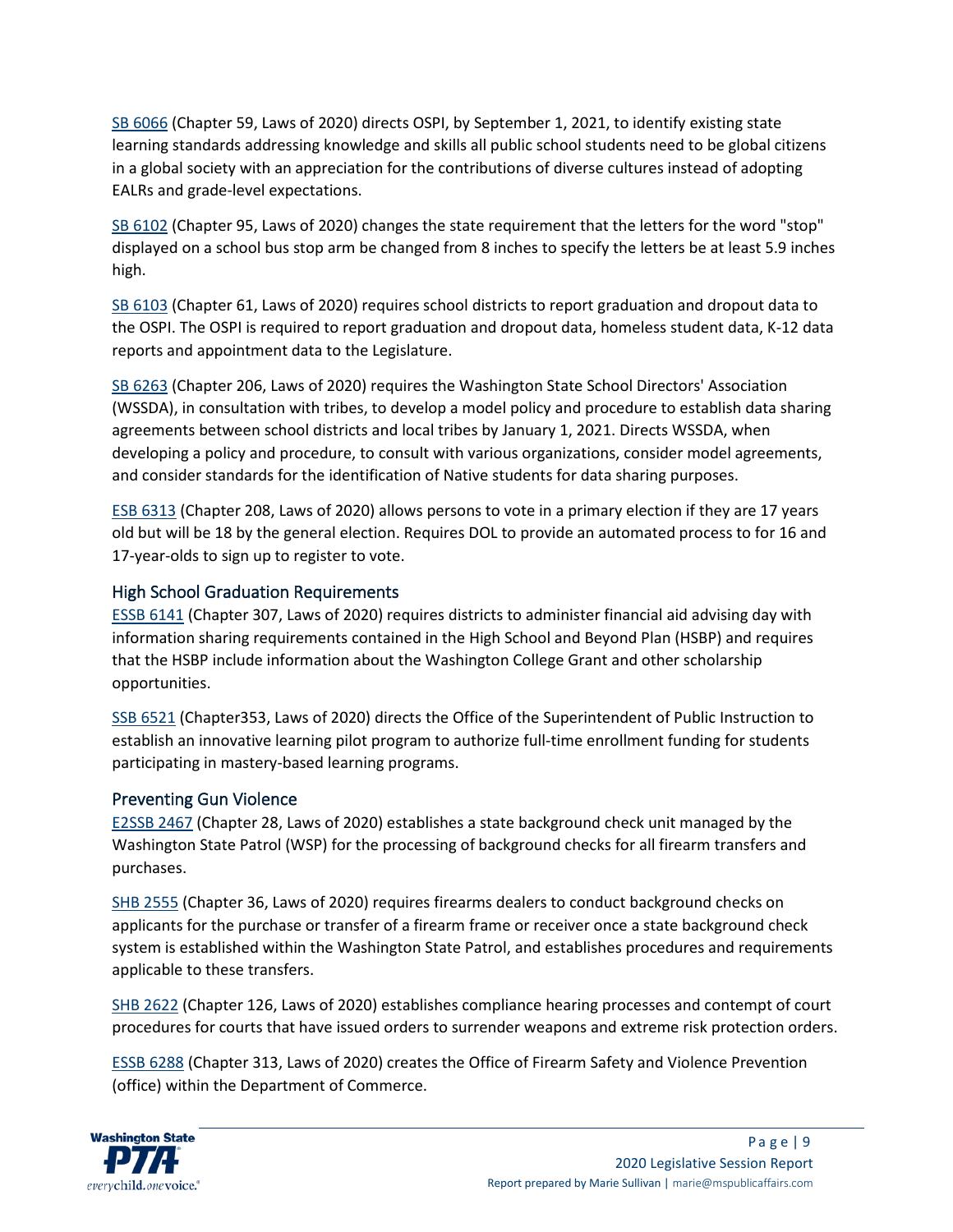# WSPTA Resolutions

[SHB 2589](https://app.leg.wa.gov/billsummary?BillNumber=2589&Initiative=false&Year=2019) (Chapter 39, Laws of 2020) requires, within existing resources, public elementary and secondary schools, and public institutions of higher education, that issue student or staff identification cards to have printed on newly issued or replacement cards: the contact information for a national suicide prevention organization; and the contact information for one or more campus, local, state, or national organizations specializing in suicide prevention, crisis intervention, or counseling, if available.

[ESHB 2660](https://app.leg.wa.gov/billsummary?BillNumber=2660&Initiative=false&Year=2019) (Chapter 288, Laws of 2020) requires, with limited exceptions, each school with students in or below grade 8 with 62.5 percent or more of its students eligible for free meals through a direct certification process to participate in the federal Community Eligibility Provision (CEP), thereby making school meals available to all students at no charge.

[SHB 2711](https://app.leg.wa.gov/billsummary?BillNumber=2711&Initiative=false&Year=2019) (Chapter 233, Laws of 2020) requires the Office of the Superintendent of Public Instruction, in collaboration with specified state agencies, to convene a temporary work group to develop recommendations related to education outcomes and eliminating racial and ethnic disparities for students in foster care, experiencing homelessness, or both.

[ESSB 5395](https://app.leg.wa.gov/billsummary?BillNumber=5395&Initiative=false&Year=2019) (Chapter 188, Laws of 2020) requires every public school to provide comprehensive sexual health education that meets certain requirements.

# School & Student Safety

[2SHB 1191](https://app.leg.wa.gov/billsummary?BillNumber=1191&Initiative=false&Year=2019) (Chapter 167, Laws of 2020) modifies requirements governing notifications from criminal justice entities to schools and school districts for students who have committed certain crimes, including violent or sex offenses and violations of firearms and dangerous weapons laws, by establishing uniformity in notice requirements and in the duties of school personnel after a notification is received.

[SHB 2883](https://app.leg.wa.gov/billsummary?BillNumber=2883&Initiative=false&Year=2019) (Chapter 185, Laws of 2020) requires that the Health Care Authority develop and operate a data collection and tracking system for youth receiving family-initiated treatment.

# School Construction

[2SSB 5572](https://app.leg.wa.gov/billsummary?BillNumber=5572&Initiative=false&Year=2019) (Chapter 299, Laws of 2020) establishes a small school district modernization grant program for school districts and state/tribal compact schools that have 1000 or fewer enrolled students.

# Social Emotional Learning & Student Mental Health

[SHB 2589](https://app.leg.wa.gov/billsummary?BillNumber=2589&Initiative=false&Year=2019) (Chapter 39, Laws of 2020) requires, within existing resources, public elementary and secondary schools, and public institutions of higher education, that issue student or staff identification cards to have printed on newly issued or replacement cards: the contact information for a national suicide prevention organization; and the contact information for one or more campus, local, state, or national organizations specializing in suicide prevention, crisis intervention, or counseling, if available.

[SHB 2728](https://app.leg.wa.gov/billsummary?BillNumber=2728&Initiative=false&Year=2019) (Chapter 291, Laws of 2020) directs the Joint Legislative Audit and Review Committee to conduct a review of the PAL, PCL, PAL for Moms, and PAL for Kids Referral Assistance Service programs.

[2SHB 2737](https://app.leg.wa.gov/billsummary?BillNumber=2737&Initiative=false&Year=2019) (Chapter 130, Laws of 2020) renames the Children's Mental Health Work Group (Work Group) as the Children and Youth Behavioral Health Work Group.

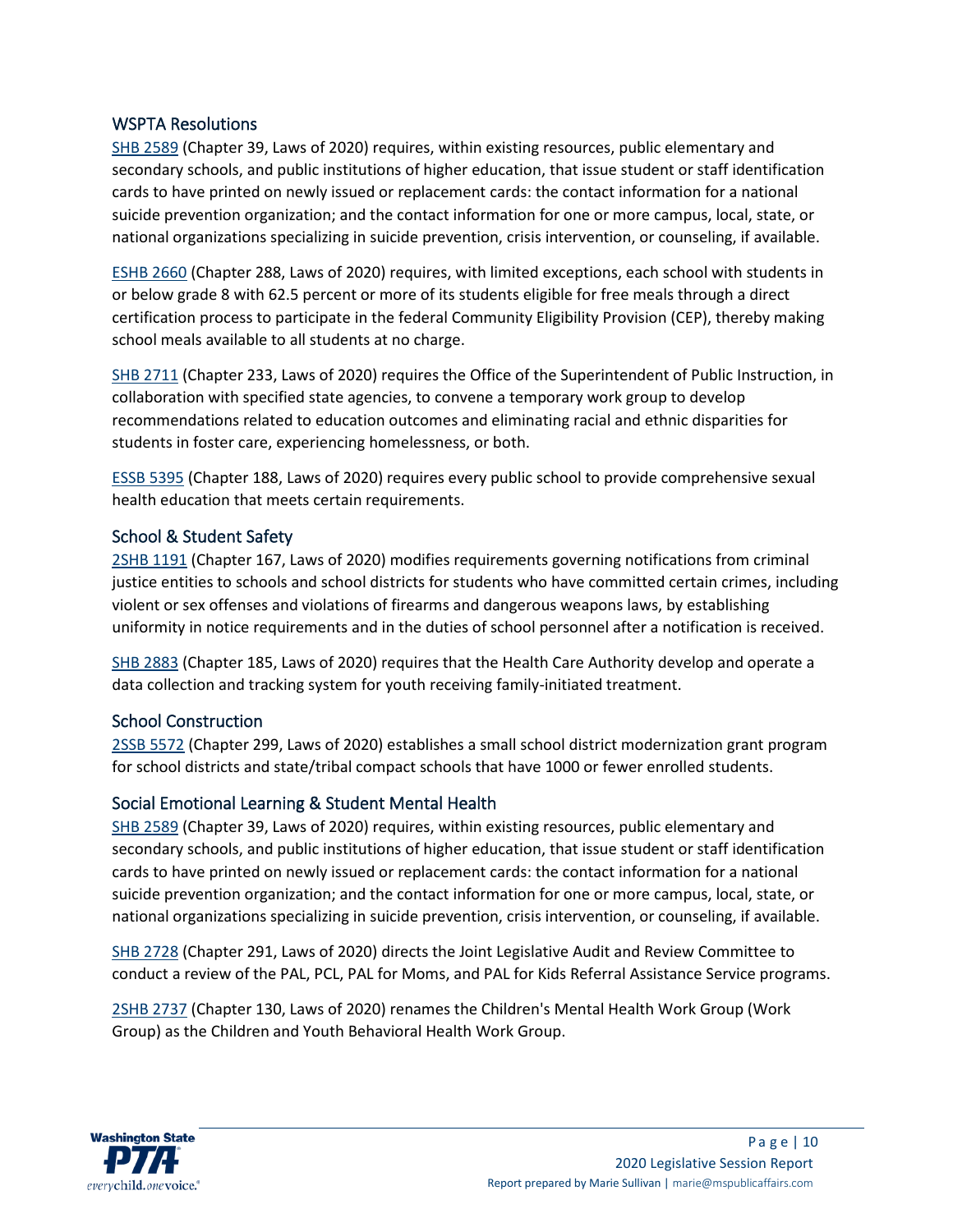[ESHB 2816](https://app.leg.wa.gov/billsummary?BillNumber=2816&Initiative=false&Year=2019) (Chapter 235, Laws of 2020) directs the Washington State School Directors' Association (WSSDA) to develop, and periodically update, a model policy and procedure for nurturing a positive social and emotional school and classroom climate that meets specified requirements and to post the policy to its website by March 1, 2021.

[SSB 6191](https://app.leg.wa.gov/billsummary?BillNumber=6191&Initiative=false&Year=2019) (Chapter 251, Laws of 2020) directs the Health Care Authority and other state agencies to incorporate questions related to adverse childhood experiences (ACEs) into the Healthy Youth Survey

# School Operations and Employee Health Benefits

[HB 2458](https://app.leg.wa.gov/billsummary?BillNumber=2458&Initiative=false&Year=2019) (Chapter 231, Laws of 2020) requires school districts and applicable carriers to work with the HCA to modify, remove, or discontinue any district-based benefit offerings that are determined by the HCA to be in competition with benefits offered by the HCA or the SEBB.

[ESSB 6189](https://app.leg.wa.gov/billsummary?BillNumber=6189&Initiative=false&Year=2019) (Chapter 8, Laws of 2020) directs the Joint Legislative Audit and Review Committee to study the number and types of part-time employees that are eligible for School Employees' Benefits Board coverage.

[SB 6326](https://app.leg.wa.gov/billsummary?BillNumber=6326&Initiative=false&Year=2019) (Chapter 69, Laws of 2020) amends certain exceptions to the rule on conflicts of interest to increase the permissible employment of unskilled labor from \$200 per month to \$1,000 per month and the permissible letting of an employment contract for substitute teachers or educational aides in second-class school districts with 300 (previously 200) or fewer students.

# Bills that Didn't Pass

# **Access and Affordability to Higher Ed**

[HB 1278](https://app.leg.wa.gov/billsummary?BillNumber=1278&Initiative=false&Year=2019) would have required the public higher education institutions that offer on-campus housing options to provide a waiver for one-year of on-campus housing, on a space available basis, to first-year College Bound Scholarship students who are homeless.

[HB 2233](https://app.leg.wa.gov/billsummary?BillNumber=2233&Initiative=false&Year=2019) would have expanded the College in the High School program to 9<sup>th</sup> grade eligible students.

[SB 6424](https://app.leg.wa.gov/billsummary?BillNumber=6424&Initiative=false&Year=2019) would have required the public higher education institutions that offer on-campus housing options to provide a waiver for one-year of on-campus housing, on a space available basis, to first-year College Bound Scholarship students who are homeless.

[SB 6542](https://app.leg.wa.gov/billsummary?BillNumber=6542&Initiative=false&Year=2019) would have created a pilot program to assess the impact of providing certain information to high school students on college-going. Would have convened an advisory committee to develop a statewide automatic admissions policy.

[SB 6614](https://app.leg.wa.gov/billsummary?BillNumber=6614&Initiative=false&Year=2019) would have created the Rural College Scholarship Promise program and pilots it in up to four community or technical colleges. Established award levels and eligibility criteria including county of residence. Required that the rural college promise award be applied before any other forms of aid. Increased the workforce education investment act surcharge on advanced computing businesses and dedicates the revenue to the new Rural College Promise Program Account.

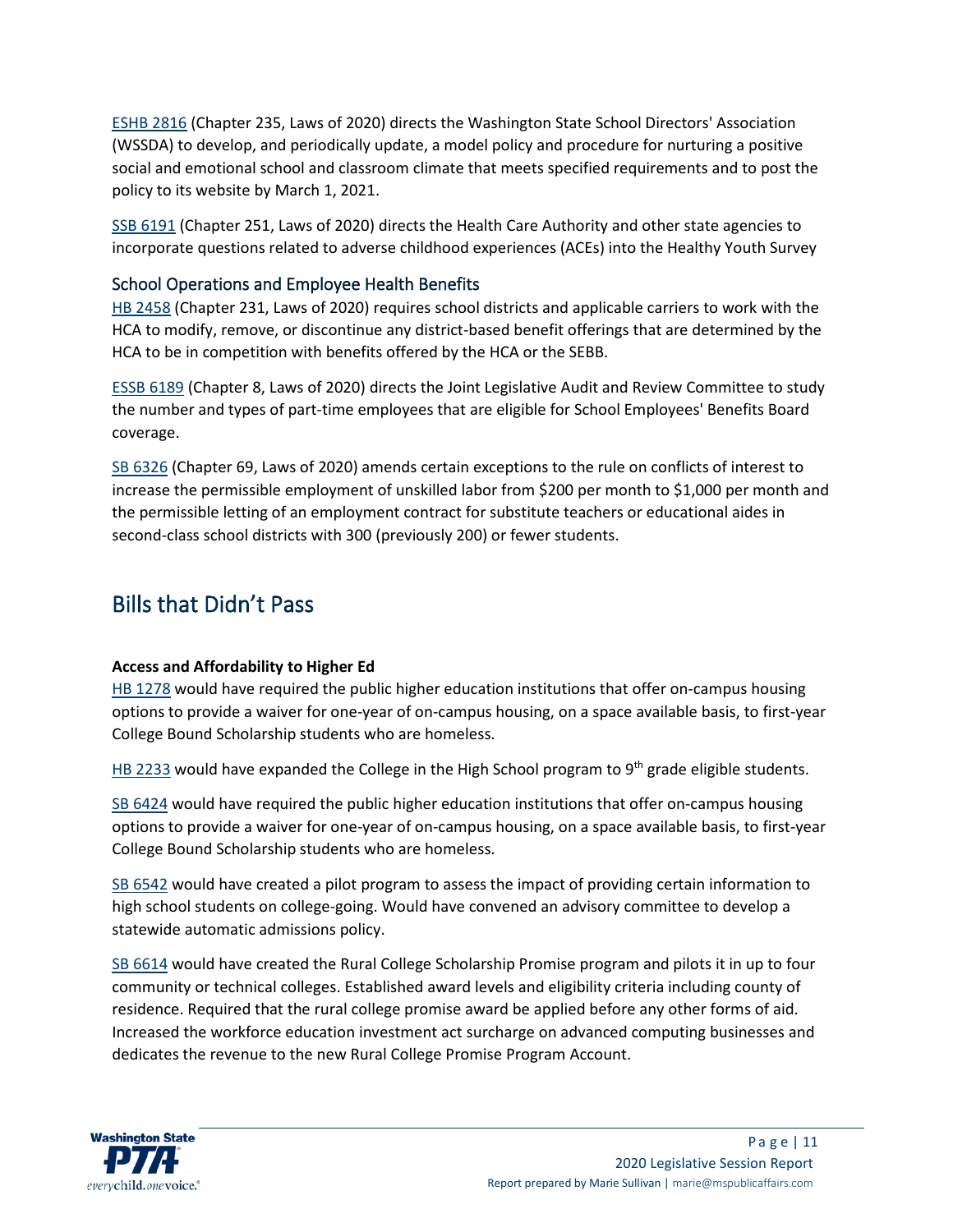#### **Career-connected, STEM, CTE**

[SHB 2128](https://app.leg.wa.gov/billsummary?BillNumber=2128&Initiative=false&Year=2019) would have required school districts, beginning May 1, 2020, to provide annual reports on career and technical education (CTE) courses and course offerings to OSPI and to post the reports on the district's website.

[E2SSB 5327/](https://app.leg.wa.gov/billsummary?BillNumber=5327&Initiative=false&Year=2019)[SHB 1336](https://app.leg.wa.gov/billsummary?BillNumber=1336&Chamber=House&Year=2019) would have created a cross-agency work group to coordinate a statewide system of career-connected learning (CCL). Institutes a CCL grant. Established coordinators to develop and expand opportunities for academic credit for career launch programs at institutions of higher education.

#### **Dual Credit Programs**

SSB [5593](https://app.leg.wa.gov/billsummary?BillNumber=5593&Initiative=false&Year=2019) would have required school districts, upon knowledge of a low-income student's enrollment in Running Start, to coordinate with higher education institutions to provide documentation of low-income status.

[SSB 6505](https://app.leg.wa.gov/billsummary?BillNumber=6505&Initiative=false&Year=2019) (OSPI request) would have required institutions of higher education to waive most fees for Running Start students beginning in the 2022-23 school year, and ensure Running Start students are not charged for course books, fees, and supplies beginning in the 2023-24 school year. Gives institutions of higher education the sole jurisdiction in determining whether a student is competent to benefit from the Running Start program. Established that the maximum per-credit tuition fee for College-in-the High School (CiHS) is to be adjusted by inflation. Allowed ninth grade students to be eligible for the CiHS program. Required school districts to cover direct costs for exam-based dual-credit courses and CiHS courses beginning in the 2021-22 school year, and career and technical education dual credit courses beginning with the 2022-23 school year. Created a dual credit task force to be convened by OSPI.

#### **Early Learning**

[SHB 2661](https://app.leg.wa.gov/billsummary?BillNumber=2661&Initiative=false&Year=2019) (Senn, comprehensive early learning bill) would have increased eligibility for child care, early childhood development programs, and services for children and families. Provided for increased rates, training, grants, and services for early learning providers. Established new accounts and allowable fund uses.

[2SSB 5820](https://app.leg.wa.gov/billsummary?BillNumber=5820&Initiative=false&Year=2019)[/SHB 1574](https://app.leg.wa.gov/billsummary?BillNumber=1574&Chamber=House&Year=2019) would have established categorical eligibility for homeless children and Indian children in the Early Childhood Education and Assistance Program. Required 12-month authorizations for the Working Connections Child Care program for homeless children and Indian children.

[SSB 6253](https://app.leg.wa.gov/billsummary?BillNumber=6253&Initiative=false&Year=2019) (Wilson, comprehensive early learning bill) would have made changed to the Early Childhood Education and Assistance Program (ECEAP) including phasing in expanded eligibility and changing when this program becomes a state-funded entitlement. Would have made changes to the Working Connections Child Care (WCCC) program including expanding eligibility in accordance with a phased-in copayment schedule and subject to appropriations. Would have included provisions related to family resource and referral; early learning coordination and shared service hubs; family, friend, and neighbor caregivers; dual language; early interventions; expanded learning opportunities quality initiative; and a number of appropriation clauses.

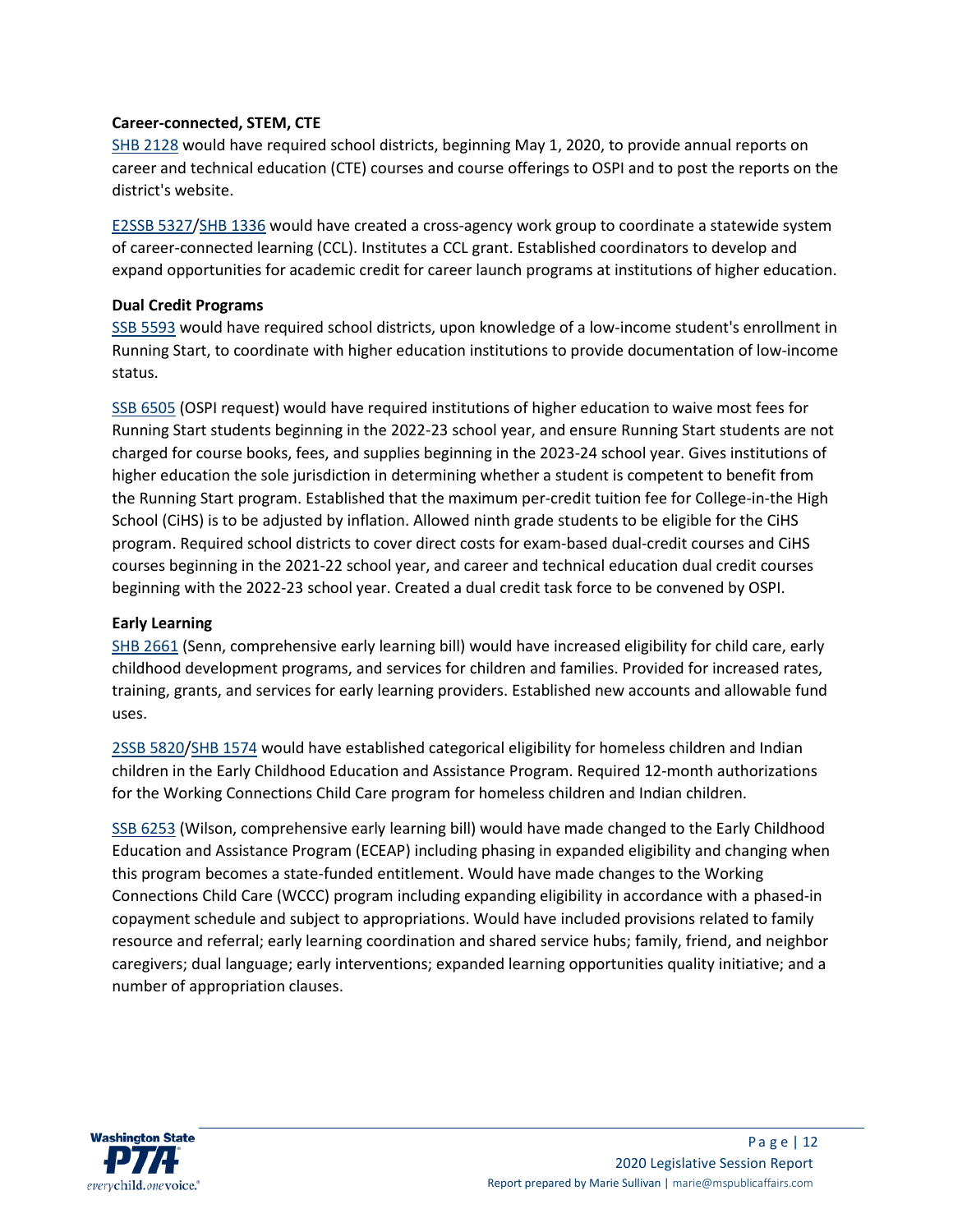#### **Family Engagement**

[HB 2631](https://app.leg.wa.gov/billsummary?BillNumber=2631&Initiative=false&Year=2019) would have established a work group to recommend a family engagement framework for early learning through high school. Specifies membership, staffing, meeting, reporting, and other requirements for the work group. The bill did not pass but the bill elements were placed into a budget proviso at the back of the operating budget.

#### **General Education Watch List**

[2SHB 1039](https://app.leg.wa.gov/billsummary?BillNumber=1039&Initiative=false&Year=2019) would have required high schools in school districts with over 2,000 students, and allowed other public schools, to obtain and store opioid overdose medication to assist a person at risk for an opioid-related overdose.

[SHB 1256](https://app.leg.wa.gov/billsummary?BillNumber=1256&Initiative=false&Year=2019) would have doubled the base penalty for first-time distracted driving offenses when they occur in school speed zones (second and subsequent offenses are already doubled under current law).

[SHB 2108](https://app.leg.wa.gov/billsummary?BillNumber=2108&Initiative=false&Year=2019) would have delayed the requirement that school districts meet kindergarten through third grade class size ratios of 17 students to one classroom teacher until the 2020-21 school year.

[HB 2562/](https://app.leg.wa.gov/billsummary?BillNumber=2562&Initiative=false&Year=2019)[SB 6416](https://app.leg.wa.gov/billsummary?BillNumber=6416&Chamber=Senate&Year=2019) would have required the Department of Health (DOH) to grant money to school-based health centers for telehealth projects that assist school nurses. Would have appropriated \$950,000 for the fiscal year ending June 30, 2021, from the state general fund to DOH to implement the grant.

[SHB 2583](https://app.leg.wa.gov/billsummary?BillNumber=2583&Initiative=false&Year=2019) would have provided for notifications and financial penalties, if a student residing in out-ofhome care outside the student's school of origin district is not, within specified timeframes, regularly transported to the student's school of origin, provided that enrollment in the school of origin is in the best interest of the student.

[HB 2653](https://app.leg.wa.gov/billsummary?BillNumber=2653&Initiative=false&Year=2019) would have directed OSPI to convene a 10-member work group (work group) to have the Washington Kindergarten Inventory of Developing Skills materials reviewed by experts trained in identifying cultural bias and by representatives of culturally and linguistically diverse subgroups. This was also placed in the operating budget as a proviso; EOGOAC is reviewing.

[HB 2699/](https://app.leg.wa.gov/billsummary?BillNumber=2699&Initiative=false&Year=2019)[SB 6480](https://app.leg.wa.gov/billsummary?BillNumber=6480&Chamber=Senate&Year=2019) would have required school districts to develop and implement a written plan for a comprehensive school counseling program by the beginning of the 2021-22 school year, subject to appropriated funds. Would have required school counselors to implement the plan and spend at least 80 percent of their work time providing direct and indirect services to students.

[HB 2708](https://app.leg.wa.gov/billsummary?BillNumber=2708&Initiative=false&Year=2019) would have directed the Department of Health to establish a 27-member work group on school based health centers. Would have established membership and duties for the work group, including reporting findings and recommendations to the Governor and the appropriate committees of the Legislature by December 1, 2020.

[HB 2717/](https://app.leg.wa.gov/billsummary?BillNumber=2717&Initiative=false&Year=2019)[SB 6132](https://app.leg.wa.gov/billsummary?BillNumber=6132&Chamber=Senate&Year=2019) would have allowed the Learning Assistance Program (LAP) to support school-wide behavioral health system of supports and interventions including social workers, counselors, instructional aides, and other school-based health professionals.

[HB 2844](https://app.leg.wa.gov/billsummary?BillNumber=2844&Initiative=false&Year=2019) would have required school districts to provide individual health plans (IHPs) for students with epilepsy or other seizure disorders, and established related requirements

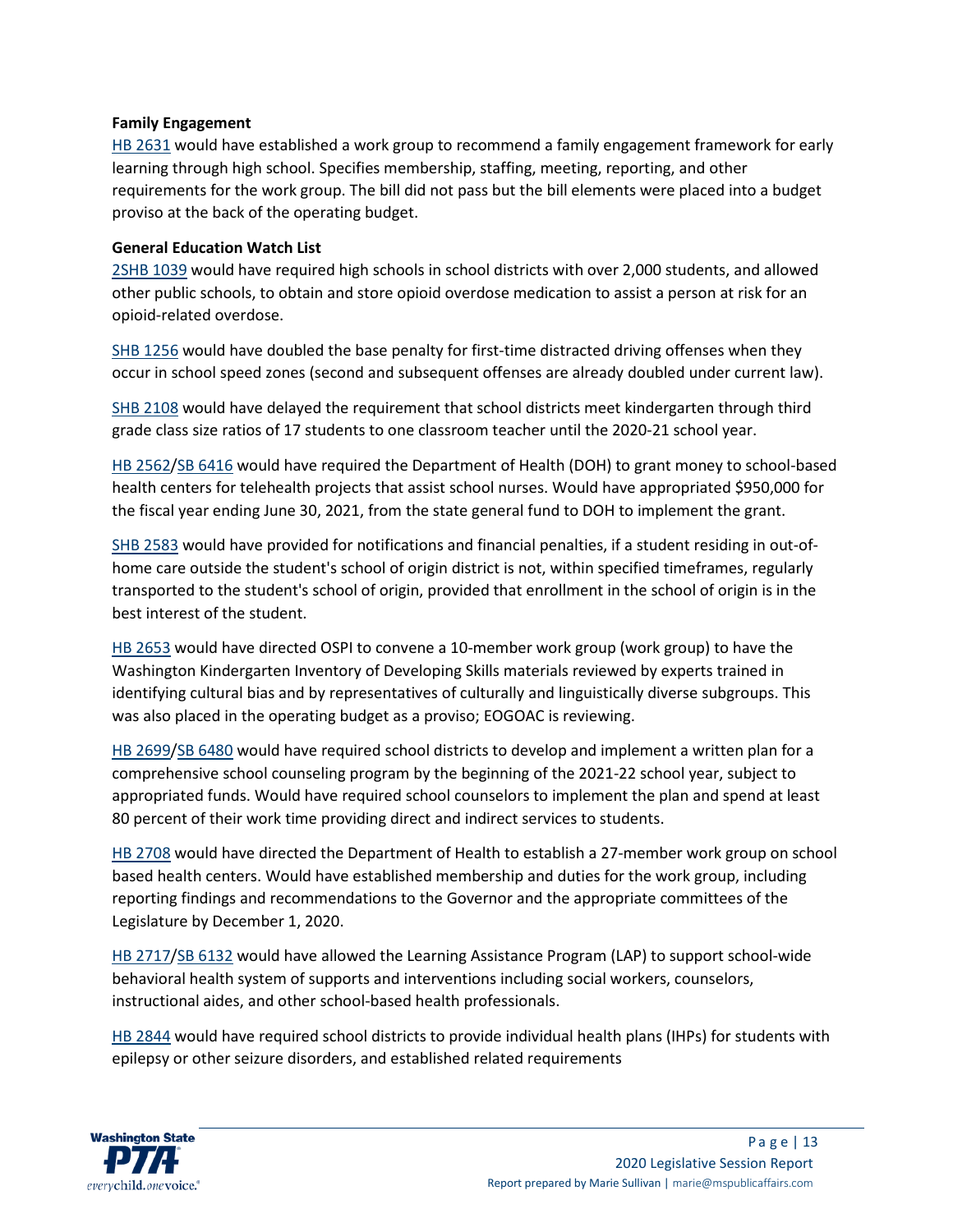[2ESSB 5389](https://app.leg.wa.gov/billsummary?BillNumber=5389&Initiative=false&Year=2019) would have directed the University of Washington (UW), in collaboration with the Extension for Community Healthcare Outcomes project (Project ECHO), to develop a training program for identifying students at risk for substance abuse, violence, or youth suicide in schools, and required all certificated and classified employees at each school to be trained on this student risk assessment beginning in the 2020-21 school year.

[2SSB 5607](https://app.leg.wa.gov/billsummary?BillNumber=5607&Initiative=false&Year=2019)[/HB 1322](https://app.leg.wa.gov/billsummary?BillNumber=1322&Chamber=House&Year=2019) would have established grant programs to grow capacity for dual language (DL) learning in public schools, child care, and early childhood education and assistance programs, and to grow capacity for heritage language learning.

[ESSB 5908](https://app.leg.wa.gov/billsummary?BillNumber=5908&Initiative=false&Year=2019)[/HB 1914](https://app.leg.wa.gov/billsummary?BillNumber=1914&Chamber=House&Year=2019) would have established the Center for Equity and Cultural Competency within OSPI and assigned certain duties. Incorporated equity, diversity, and inclusion professional development into existing cultural competency training for school board directors, district staff, and school staff.

[SB 6279](https://app.leg.wa.gov/billsummary?BillNumber=6279&Initiative=false&Year=2019) would have required each school district with more than 2,000 students to partner with a health care sponsor to establish at least one school-based health center within the district by the beginning of the 2025-26 school year.

[SB 6563](https://app.leg.wa.gov/billsummary?BillNumber=6563&Initiative=false&Year=2019) would have allowed school districts to enter into agreements with health care providers to establish school-based health centers.

# **Highly Capable Student Screening**

[ESSB 6282](https://app.leg.wa.gov/billsummary?BillNumber=6282&Initiative=false&Year=2019) would have required school districts to develop individualized highly capable learning plans when transitioning highly capable students from cohort to non-cohort models of instruction. Would have applied retroactively to all transitions that occurred after January 1, 2019.

#### **Preventing Gun Violence**

[SHB 1010](https://app.leg.wa.gov/billsummary?BillNumber=1010&Initiative=false&Year=2019) would have authorized the Washington State Patrol to destroy forfeited firearms in its custody.

[SHB 1315/](https://app.leg.wa.gov/billsummary?BillNumber=1315&Initiative=false&Year=2019)[SSB 5174](https://app.leg.wa.gov/billsummary?BillNumber=5174&Chamber=Senate&Year=2019) would have required an applicant to provide evidence of completion of a handgun proficiency course in order to obtain a concealed pistol license. Would have required the Washington State Patrol to establish minimum standards for handgun proficiency, develop a course and examinations to measure handgun proficiency, and certify qualified handgun instructors and approved online course providers.

[SHB 2240/](https://app.leg.wa.gov/billsummary?BillNumber=2240&Initiative=false&Year=2019)[SSB 6077](https://app.leg.wa.gov/billsummary?BillNumber=6077&Chamber=Senate&Year=2019) would have made it unlawful for a person to manufacture, possess, distribute, import, transfer, sell, offer for sale, purchase, or otherwise transfer a large capacity magazine, except as specifically authorized. Would have allowed a person who legally possessed a large capacity magazine on the effective date of the act, or a person who inherits a legally possessed large capacity magazine, to continue to possess the large capacity magazine subject to certain restrictions. Would have established a number of exemptions from the prohibitions relating to large capacity magazines for certain persons and entities.

HB [2241/](https://app.leg.wa.gov/billsummary?BillNumber=2241&Initiative=false&Year=2019)[SSB 6076](https://app.leg.wa.gov/billsummary?BillNumber=6076&Initiative=false&Year=2019) would have made it unlawful for a person to manufacture, possess, distribute, import, transfer, sell, offer for sale, purchase, or otherwise transfer an assault weapon or a large capacity magazine, except as specifically authorized.

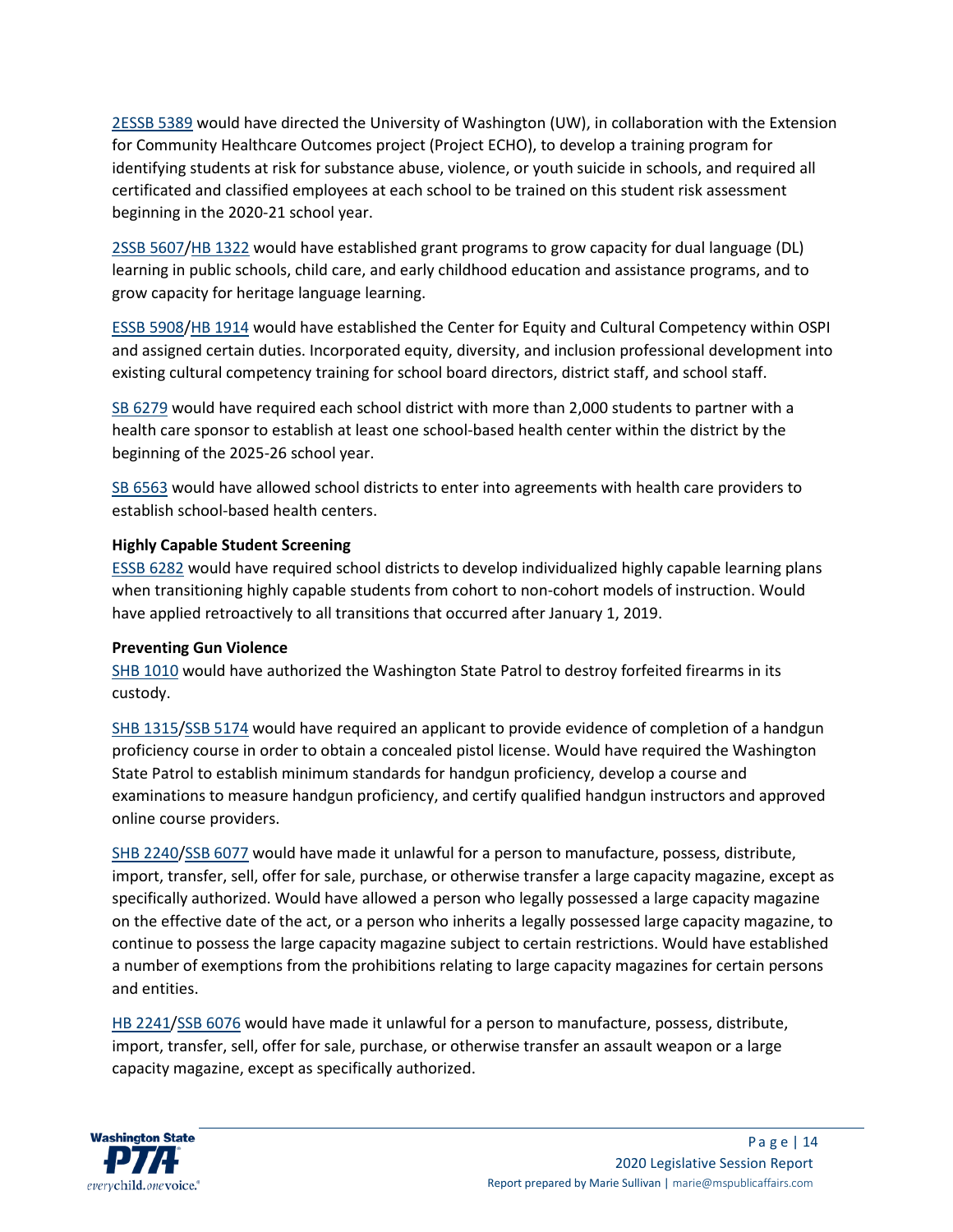[HB 2519](https://app.leg.wa.gov/billsummary?BillNumber=2519&Initiative=false&Year=2019) would have created criminal offenses relating to unlawful possession of ammunition and unlawfully delivering ammunition to anyone the person has reasonable cause to believe is prohibited from possessing ammunition.

[EHB 2623](https://app.leg.wa.gov/billsummary?BillNumber=2623&Initiative=false&Year=2019) would have made it unlawful for a person to possess a firearm if the person has previously been convicted or found not guilty by reason of insanity of Unlawful Aiming or Discharge of a Firearm or Dangerous Weapon or Animal Cruelty in the second degree.

# [HB 2925/](https://app.leg.wa.gov/billsummary?BillNumber=2925&Initiative=false&Year=2019)[SB 6686](https://app.leg.wa.gov/billsummary?BillNumber=6686&Chamber=Senate&Year=2019)

Would have prohibited the possession of weapons on state capitol grounds.

[HB 2947](https://app.leg.wa.gov/billsummary?BillNumber=2947&Initiative=false&Year=2019) would have made it unlawful for a person to manufacture, possess, distribute, import, transfer, sell, offer for sale, purchase, or otherwise transfer a large capacity magazine, except as specifically authorized. Would have created a large capacity magazine buy-back program to be operated by the Washington State Patrol and provided a Public Records Act exemption for the personal information of a person participating in the buy-back program.

[2SSB 5141](https://app.leg.wa.gov/billsummary?BillNumber=5141&Initiative=false&Year=2019) would have defined school resource officer (SRO), and would have required school districts that choose to have an SRO program to confirm that the SRO has received training on specific topics.

[SB 6163](https://app.leg.wa.gov/billsummary?BillNumber=6163&Initiative=false&Year=2019) would have prohibited a person from possessing a firearm if the person has been charged with driving or physical control of a vehicle while under the influence of alcohol or drugs, and the person has a history of three or more prior offenses within ten years, vehicular homicide, or vehicular assault.

[SB 6294](https://app.leg.wa.gov/billsummary?BillNumber=6294&Initiative=false&Year=2019) would have required an applicant for a concealed pistol license to provide proof of completion of a recognized firearms safety training program within the last five years.

[SB 6347](https://app.leg.wa.gov/billsummary?BillNumber=6347&Initiative=false&Year=2019) would have extended the validity of a concealed pistol license from five years to seven years if the applicant provided proof of completion of a recognized firearm safety training program within the last five years.

[SSB 6406](https://app.leg.wa.gov/billsummary?BillNumber=6406&Initiative=false&Year=2019) would have created theft of a firearm from a residence, store, shop, or sales outlet as a new class B felony offense. Places theft of a firearm from a residence, store, shop, or sales outlet at seriousness level VII for sentencing with a standard range from 15 to 20 months in prison.

# **Resolutions (Supports)**

[E2SHB 1110/](https://app.leg.wa.gov/billsummary?BillNumber=1110&Initiative=false&Year=2019)[SB 5412](https://app.leg.wa.gov/billsummary?BillNumber=5412&Chamber=Senate&Year=2019) would have reduces Greenhouse gas emissions associated with transportation fuels. In addition, it would have required the program to include processes for tracking compliance obligations and bankable, tradeable credits.

[E2SHB 1860](https://app.leg.wa.gov/billsummary?BillNumber=1860&Initiative=false&Year=2019) would have required schools with facilities built before 2000 to test for, remediate, and provide notifications related to, lead in drinking and cooking water as specified in the act.

[EHB 2009](https://app.leg.wa.gov/billsummary?BillNumber=2009&Initiative=false&Year=2019) would have Created a task force to recommend various strategies for incorporating environmental justice principles into how specified agencies discharge their responsibilities.

[HB 2290/](https://app.leg.wa.gov/billsummary?BillNumber=2290&Initiative=false&Year=2019)SB [6101](https://app.leg.wa.gov/billsummary?BillNumber=6101&Chamber=Senate&Year=2019) would have Required school districts to collect data regarding the use of dyslexia screening tools and interventions provided using multitiered systems of support. Changed multiple dates when the OSPI and the Dyslexia Advisory Council are required to publish, review, and update information on dyslexia.

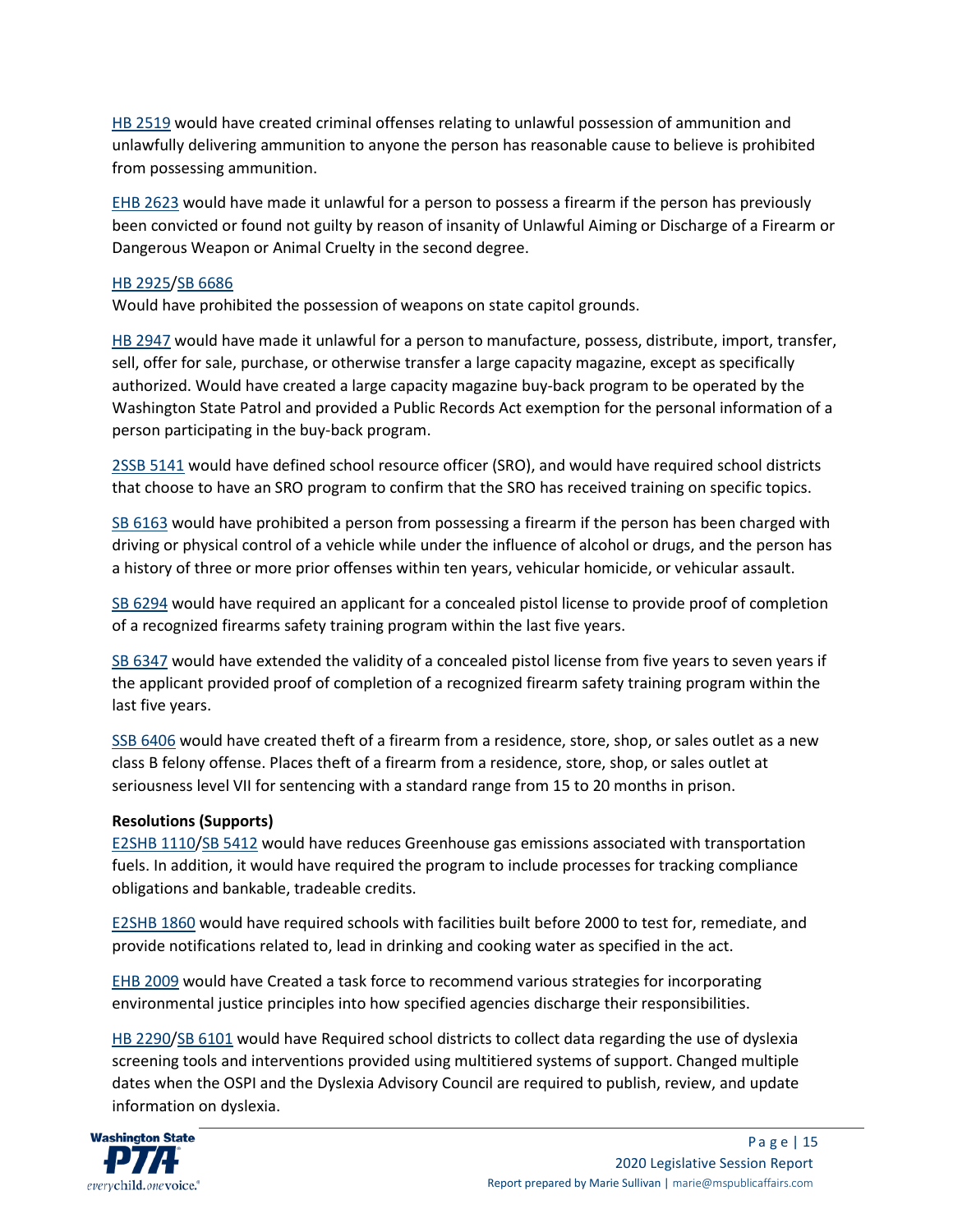[SHB 2428](https://app.leg.wa.gov/billsummary?BillNumber=2428&Initiative=false&Year=2019) would have established the EpiPen work group to make recommendations on six-listed topics related to improving the prevention and treatment of students' life-threatening allergic reactions in schools serving kindergarten through twelfth grade students, and to report to the Legislature by December 15, 2021. Required OSPI to survey public schools to collect certain data for the 2020-21 school year related to students with life-threatening allergic reactions and required the EpiPen work group to analyze the data.

[HB 2546/](https://app.leg.wa.gov/billsummary?BillNumber=2546&Initiative=false&Year=2019)[SB 6332](https://app.leg.wa.gov/billsummary?BillNumber=6332&Chamber=Senate&Year=2019) would have prohibited marijuana retailers from selling marijuana concentrates with a delta-9 tetrahydrocannabinol (THC) concentration greater than 10 percent, except for retailers with a medical endorsement who could continue to sell these products to qualifying patients and designated providers who are entered into the Medical Marijuana Authorization Database and who hold a valid recognition card.

[HB 2591](https://app.leg.wa.gov/billsummary?BillNumber=2591&Initiative=false&Year=2019) would have required the Caseload Forecast Council to forecast the number of people under age 21 who are eligible for Developmental Disability Administration (DDA) waiver services who are also dependent and expected to exit dependency proceedings after reaching age 18 or 21.

[SHB 2643](https://app.leg.wa.gov/billsummary?BillNumber=2643&Initiative=false&Year=2019) would have required that youth suicide safety planning that includes notification of trusted adults and discussion with trusted adults about removal of lethal means be incorporated into Professional Educator Standards Board-approved training programs on youth suicide screening and referral.

[HB 2930](https://app.leg.wa.gov/billsummary?BillNumber=2930&Initiative=false&Year=2019) would have narrowed the applicability of restraint and isolation provisions to students with an individualized education program or section 504 plan.

[HB 2932/](https://app.leg.wa.gov/billsummary?BillNumber=2932&Initiative=false&Year=2019)[SSB 6489](https://app.leg.wa.gov/billsummary?BillNumber=6489&Chamber=Senate&Year=2019) would have repealed civil infractions prohibiting the purchase or possession of tobacco or vapor products by a person under 18 years of age.

[ESB 5834](https://app.leg.wa.gov/billsummary?BillNumber=5834&Initiative=false&Year=2019)[/HB 1779](https://app.leg.wa.gov/billsummary?BillNumber=1779&Chamber=House&Year=2019) would have required school districts, tribal compact schools, and charter schools to provide information to parents and guardians of enrolled students regarding students' right to an education. Prohibited collecting students' immigration status except as required by state or federal law or as required to administer educational programs. Required school employees to direct law enforcement officers to the district's superintendent if an officer requests immigration information or access to school grounds, and prohibited a superintendent from disclosing immigration information or providing school access except when the officer presents a dated, signed judicial warrant. Required OSPI and the Washington State School Directors' Association to develop materials and policies for responding to immigration requests.

[HB 2290/](https://app.leg.wa.gov/billsummary?BillNumber=2290&Initiative=false&Year=2019)[SB 6101](https://app.leg.wa.gov/billsummary?BillNumber=6101&Chamber=Senate&Year=2019) would have required school districts to collect data regarding the use of dyslexia screening tools and interventions provided using multitiered systems of support. Changed multiple dates when OSPI and the Dyslexia Advisory Council are required to publish, review, and update information on dyslexia.

[SSB 6237](https://app.leg.wa.gov/billsummary?BillNumber=6237&Initiative=false&Year=2019) would have authorized and encourages cities to notify the Department of Children, Youth, and Families when a family day-care provider becomes out of compliance with code or licensing requirements when the violation may cause harm to a child's health, welfare, or safety.

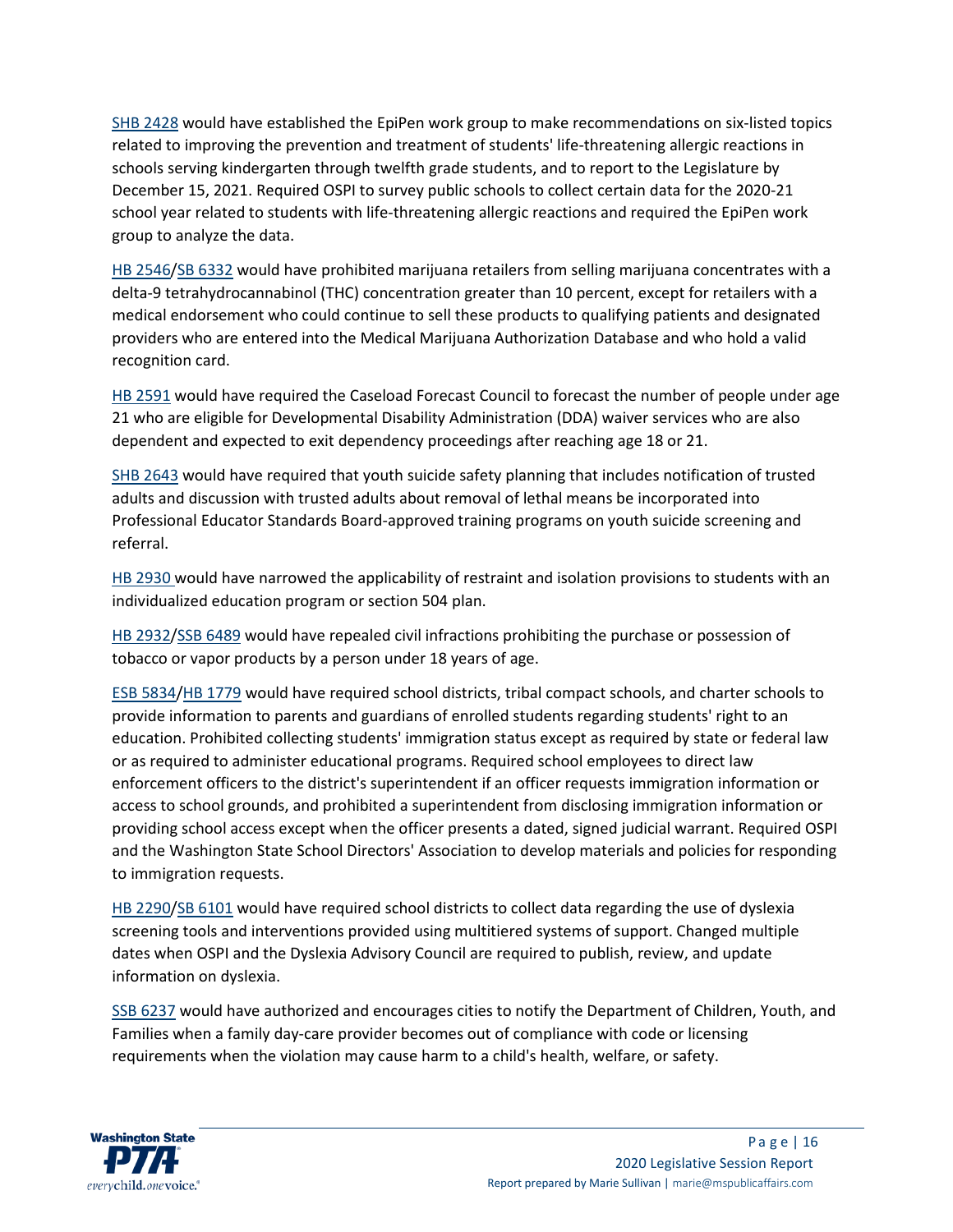[SSB 6628](https://app.leg.wa.gov/billsummary?BillNumber=6628&Initiative=false&Year=2019) would have revised the definitions of emission and emission standard to include direct or indirect releases or emissions of air contaminants into the ambient air. Would have authorized the Department of Ecology to require persons who produce or distribute fossil fuels that emit greenhouse gases to comply with air quality and emission standards or emission limits on greenhouse gases.

### **School Construction & Simple Majority**

[HB 2791/](https://app.leg.wa.gov/billsummary?BillNumber=2791&Initiative=false&Year=2019)[SB 6573](https://app.leg.wa.gov/billsummary?BillNumber=6573&Chamber=Senate&Year=2019) would have provided that basic education allocations may not be reduced by the amount of federal or state forest revenue a school district receives.

[ESSB 5853](https://app.leg.wa.gov/billsummary?BillNumber=5853&Initiative=false&Year=2019) would have increased the floor of the funding assistance percentage (FAP) from 20 percent to 30 percent beginning in the 2019-21 biennium. Added 5 percent to the FAP for school projects with historic buildings applying to the School Construction Assistance Program (SCAP). Codified the construction cost allowance and phases it in over four biennia growing from \$232 per square foot in 2020 to \$405 per square foot in 2029. Codified the student space allowance (SSA); beginning July 1, 2021 the SSA of 90 square feet for students in K-6 is increased by 10 square feet per year until FY 2025, when it reaches 140 square feet. Codified enhancements in the SSA for grades 7-8, 9-12, and students with disabilities beginning in 2024.

#### **School Meal Policies**

[E2SHB](https://app.leg.wa.gov/billsummary?BillNumber=1272&Initiative=false&Year=2019) 1272 would have directed OSPI, through an application-based process, to designate six public schools as demonstration sites to implement and evaluate seated lunch duration procedures for school lunch periods. While the bill did not pass either session, in 2019 the Legislature included funding for the demonstration projects, which are under way.

[HB 2298](https://app.leg.wa.gov/billsummary?BillNumber=2298&Initiative=false&Year=2019) would have provided families of public school students with information about free and reduced-price meals.

# **School Safety, Planning & Emergency Preparedness**

[SSB 5247](https://app.leg.wa.gov/billsummary?BillNumber=5247&Initiative=false&Year=2019)[/HB 1200](https://app.leg.wa.gov/billsummary?BillNumber=1200&Chamber=House&Year=2019) would have added a catastrophic incident emergency response plan to the required plans the adjutant general will develop for the state. Required the adjutant general develop guidance that may be used by local school districts in developing, maintaining, training and exercising catastrophic incident plans.

#### **Social & Emotional Learning**

[HB 2288](https://app.leg.wa.gov/billsummary?BillNumber=2288&Initiative=false&Year=2019) would have authorized school districts to enter into agreements with health care providers to establish school-based health centers for the provision of services exclusively to district students, employees, and employees' dependents.

[HB 2717/](https://app.leg.wa.gov/billsummary?BillNumber=2717&Initiative=false&Year=2019)SB [6132](https://app.leg.wa.gov/billsummary?BillNumber=6132&Chamber=Senate&Year=2019) would have allowed the Learning Assistance Program (LAP) to support school-wide behavioral health system of supports and interventions including social workers, counselors, instructional aides, and other school-based health professionals. Required school districts to expend a portion of LAP funding to address the needs of students in grades K-4 who are deficient in reading or reading readiness skills rather than focus first on these students.

#### **Strategic K-12 investments to close gaps**

[2SHB 2117/](https://app.leg.wa.gov/billsummary?BillNumber=2117&Initiative=false&Year=2019)[SB 5973](https://app.leg.wa.gov/billsummary?BillNumber=5973&Chamber=Senate&Year=2019) would have reauthorized and expanded the Tax Structure Work Group, created within the 2017-19 Operating Budget.

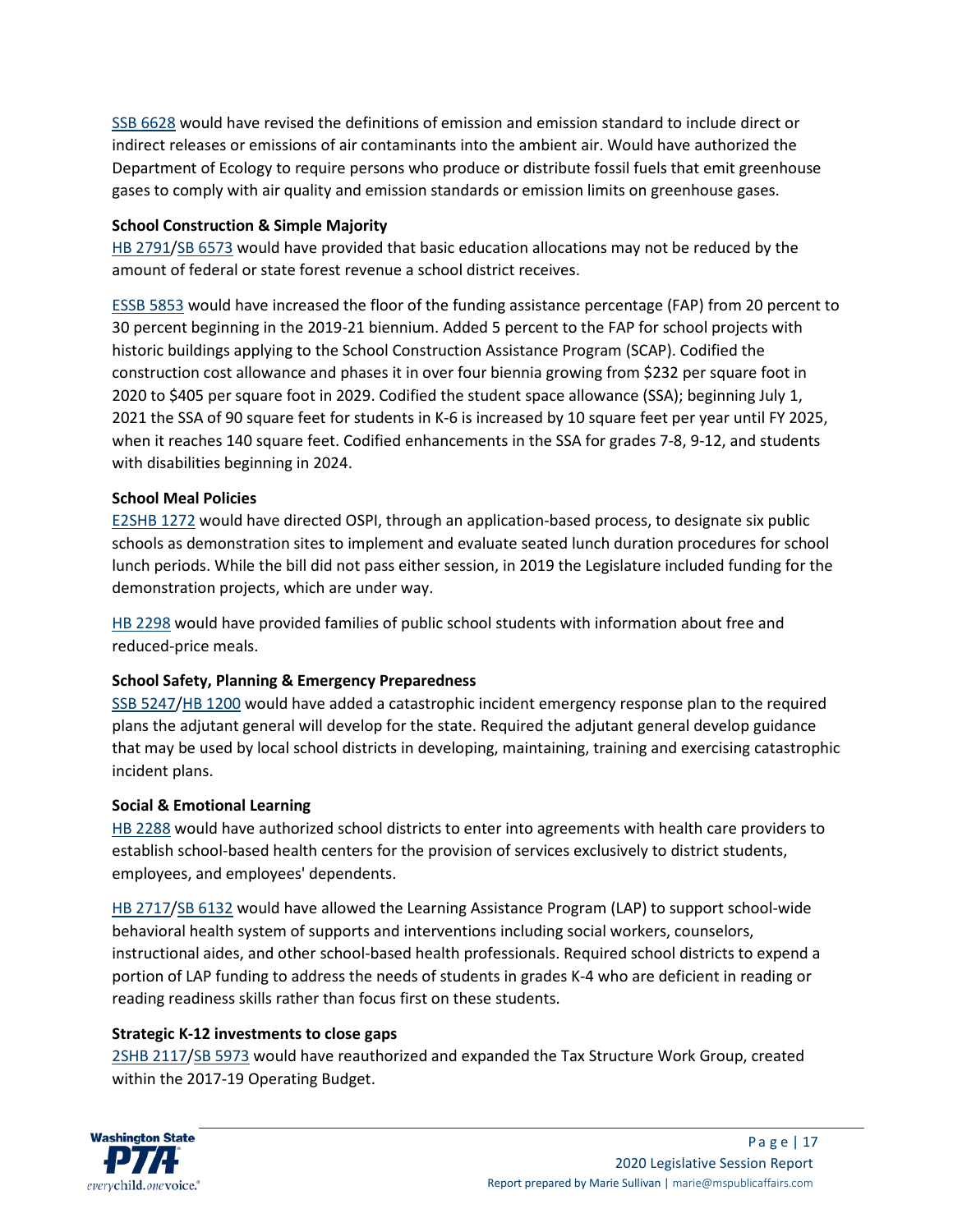[HB 2237/](https://app.leg.wa.gov/billsummary?BillNumber=2237&Initiative=false&Year=2019)[SB 6075](https://app.leg.wa.gov/billsummary?BillNumber=6075&Chamber=Senate&Year=2019) would have changed the local effort assistance (LEA) threshold from \$1,550 per pupil when levying at a rate of \$1.50 per \$1,000 of assessed value to \$2,500 per pupil when levying at a rate of \$2.50 per \$1,000 of assessed value. Increased the LEA threshold for state-tribal compact schools from \$1,550 per pupil to \$2,500 per pupil. Provided a hold harmless provision which prohibited a school district from receiving less in LEA than it would have received under the 2019 LEA statutes.

[HB 2258/](https://app.leg.wa.gov/billsummary?BillNumber=2258&Initiative=false&Year=2019)[2SSB 6117](https://app.leg.wa.gov/billsummary?BillNumber=6117&Chamber=Senate&Year=2019) would have increased the multiplier for students enrolled in special education who are in the general education setting for 80 percent or more of the school day to 1.0251 rather than 1.0075, beginning in the 2020-21 school year.

HB [2581](https://app.leg.wa.gov/billsummary?BillNumber=2581&Initiative=false&Year=2019) would have removed the special education enrollment limit (13.5% cap) on schools districts for funding.

[HB 2690](https://app.leg.wa.gov/billsummary?BillNumber=2690&Initiative=false&Year=2019) would have required the development and submission of a plan for a statewide multitiered system of supports infrastructure that assists public schools in developing local integrated student supports that provide all students with equitable access to a high quality public education.

[HB 2704](https://app.leg.wa.gov/billsummary?BillNumber=2704&Initiative=false&Year=2019) would have created a competitive grant program for Community Sexual Assault Programs (CSAPs) to provide group counseling in common schools for youth survivors of sexual assault.

[HB 2719](https://app.leg.wa.gov/billsummary?BillNumber=2719&Initiative=false&Year=2019) would have restored funding for K-3 class size funding for student supports.

[HB 2753/](https://app.leg.wa.gov/billsummary?BillNumber=2753&Initiative=false&Year=2019)[SB 6344](https://app.leg.wa.gov/billsummary?BillNumber=6344&Chamber=Senate&Year=2019) would have allowed a school district to choose whether to operate under an enrichment levy lid of \$2.50 per \$1,000 of assessed value or the Maximum Per Pupil limit, rather than the lesser of the two.

[HB 2788/](https://app.leg.wa.gov/billsummary?BillNumber=2788&Initiative=false&Year=2019)[SB 6550](https://app.leg.wa.gov/billsummary?BillNumber=6550&Chamber=Senate&Year=2019) would have provided local effort assistance funding to charter schools up to \$1,550 per pupil, adjusted for inflation, beginning in 2022.

[HB 2823/](https://app.leg.wa.gov/billsummary?BillNumber=2823&Initiative=false&Year=2019)[SB 6533](https://app.leg.wa.gov/billsummary?BillNumber=6533&Chamber=Senate&Year=2019) would have expanded the maximum per pupil enrichment levy limit of \$3,000 to all school districts, rather than only those districts with 40,000 or more students.

[HB 2897/](https://app.leg.wa.gov/billsummary?BillNumber=2897&Initiative=false&Year=2019)[SB 6615](https://app.leg.wa.gov/billsummary?BillNumber=6615&Chamber=Senate&Year=2019) (OSPI request, staffing enrichment work group) would have adjusted the values of prototypical elementary, middle, and high schools to be 500 students each. Would have phased in reduced class sizes, including additional reduced values for high poverty schools, and would have phased in increased minimum allocation amounts for staff and added a new position titled "continuous improvement coaches." Would have phased in increased minimum allocation amounts for district wide support services. And finally, would have phased in funding for 10 professional learning days for all state-funded school staff.

[2SSB 5315](https://app.leg.wa.gov/billsummary?BillNumber=5315&Initiative=false&Year=2019) would have increased staffing ratios for school nurses, social workers, psychologists, and guidance counselors in elementary and middle schools.

[SSB 5532](https://app.leg.wa.gov/billsummary?BillNumber=5532&Initiative=false&Year=2019) would have required professional development and teacher preparation programs to address certain special education topics. Would have required educational service districts to provide special education advocates to serve as resources for children with disabilities and their families, and school districts to convene an ongoing special education advisory committee to advise the district of special education needs.

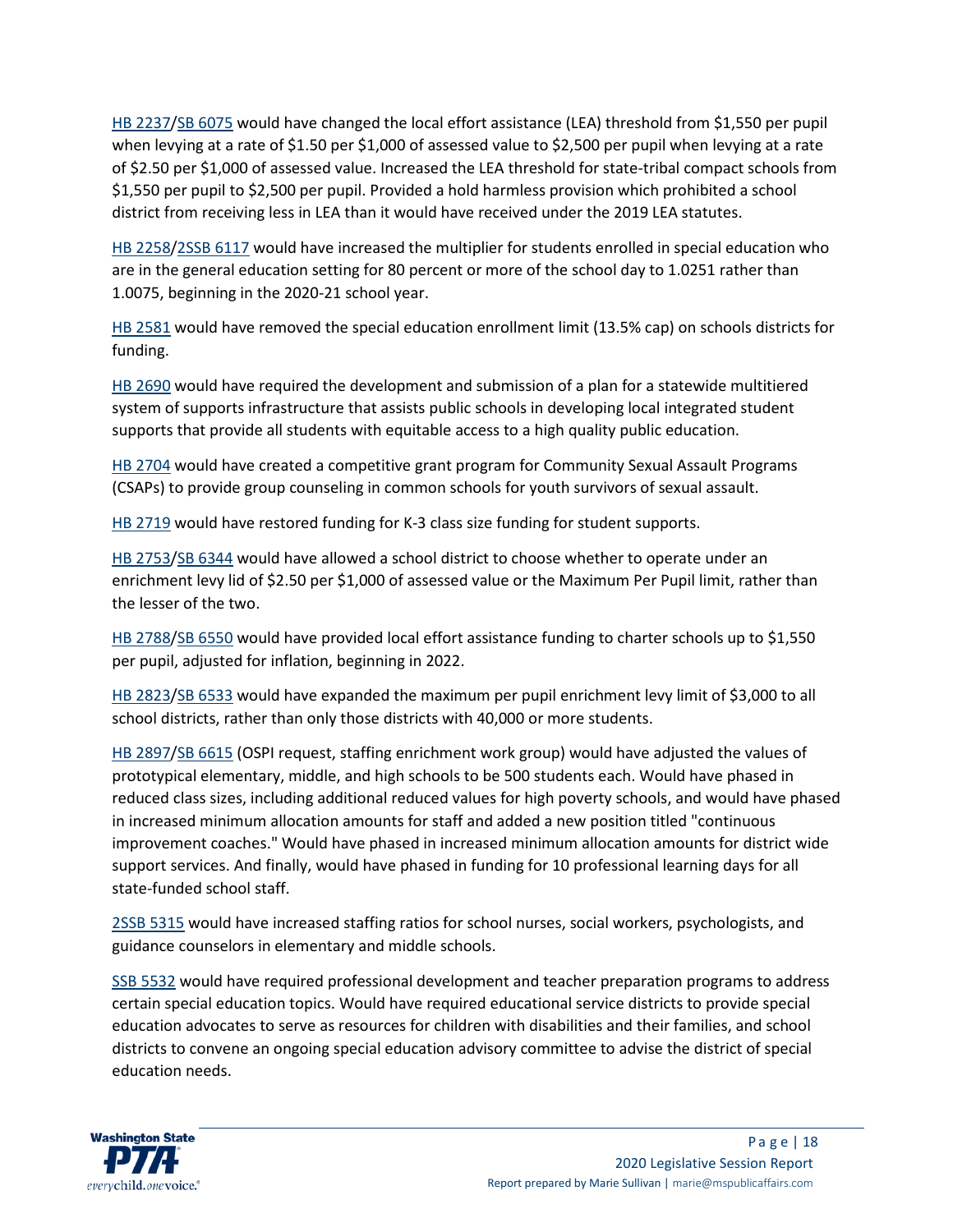[SB 6477](https://app.leg.wa.gov/billsummary?BillNumber=6477&Initiative=false&Year=2019) would have allowed a school district to operate under a levy lid equal to the district's voterapproved maintenance and operation levy under the law in effect in 2018, provided the authority has not otherwise lapsed. Provided the new levy lid for taxes levied for collection in 2021 and 2022.

[SB 6510](https://app.leg.wa.gov/billsummary?BillNumber=6510&Initiative=false&Year=2019) would have provided additional local effort assistance to eligible small school districts with fewer than 300 students.

#### **Teacher Shortages**

[HB 2012/](https://app.leg.wa.gov/billsummary?BillNumber=2012&Initiative=false&Year=2019)[SB 5821](https://app.leg.wa.gov/billsummary?BillNumber=5821&Chamber=Senate&Year=2019) would have provided for bonuses to certificated instructional staff (e.g., school counselors, librarians) who are not eligible for certification through the National Board for Professional Teaching Standards, but who attain national certification through relevant national professional associations.

[SB 6067](https://app.leg.wa.gov/billsummary?BillNumber=6067&Initiative=false&Year=2019) would have removed statutory language that required the Professional Educator Standards Board to implement a uniform and externally administered professional-level certification assessment.

[SB 6138](https://app.leg.wa.gov/billsummary?BillNumber=6138&Initiative=false&Year=2019) would have modified the purpose of the Beginning Educator Support Team Program to include support for mentor educators and beginning educators of underrepresented populations.

SS[B 6512](https://app.leg.wa.gov/billsummary?BillNumber=6512&Initiative=false&Year=2019) would have allowed any school district to build teachers' cottages or other single or multifamily housing for school district employees when directed by a vote of the district to do so.

#### **Tobacco 21 and Vaping**

[HB 2454/](https://app.leg.wa.gov/billsummary?BillNumber=2454&Initiative=false&Year=2019)[E2SSB 6254](https://app.leg.wa.gov/billsummary?BillNumber=6254&Chamber=Senate&Year=2019) would have required that all vapor product manufacturers be licensed by the Liquor and Cannabis Board (LCB) and required manufacturers and distributors to submit a list of product ingredients to the Department of Health (DOH).

[ESSB 5986](https://app.leg.wa.gov/billsummary?BillNumber=5986&Initiative=false&Year=2019) would have established a tax on vapor products in an amount equal to \$0.05 per milliliter of solution.

SSB [6489](https://app.leg.wa.gov/billsummary?BillNumber=6489&Initiative=false&Year=2019)[/HB 2932](https://app.leg.wa.gov/billsummary?BillNumber=2932&Chamber=House&Year=2019) would have repealed civil infractions prohibiting the purchase or possession of tobacco or vapor products by a person under 18 years of age.

[SJM 8008](https://app.leg.wa.gov/billsummary?BillNumber=8008&Initiative=false&Year=2019) would have required transmission of a joint memorial urging the federal government to prohibit the sale of tobacco and vapor products to people under 21 years old, upon passage of SB 5057.

# Bills that were Vetoed

[SSB 6142](https://app.leg.wa.gov/billsummary?BillNumber=6142&Initiative=false&Year=2019) would have required the public four-year higher education institutions (institutions) to enroll in the same preexisting online common application for use in admitting students by the 2022-23 academic year.

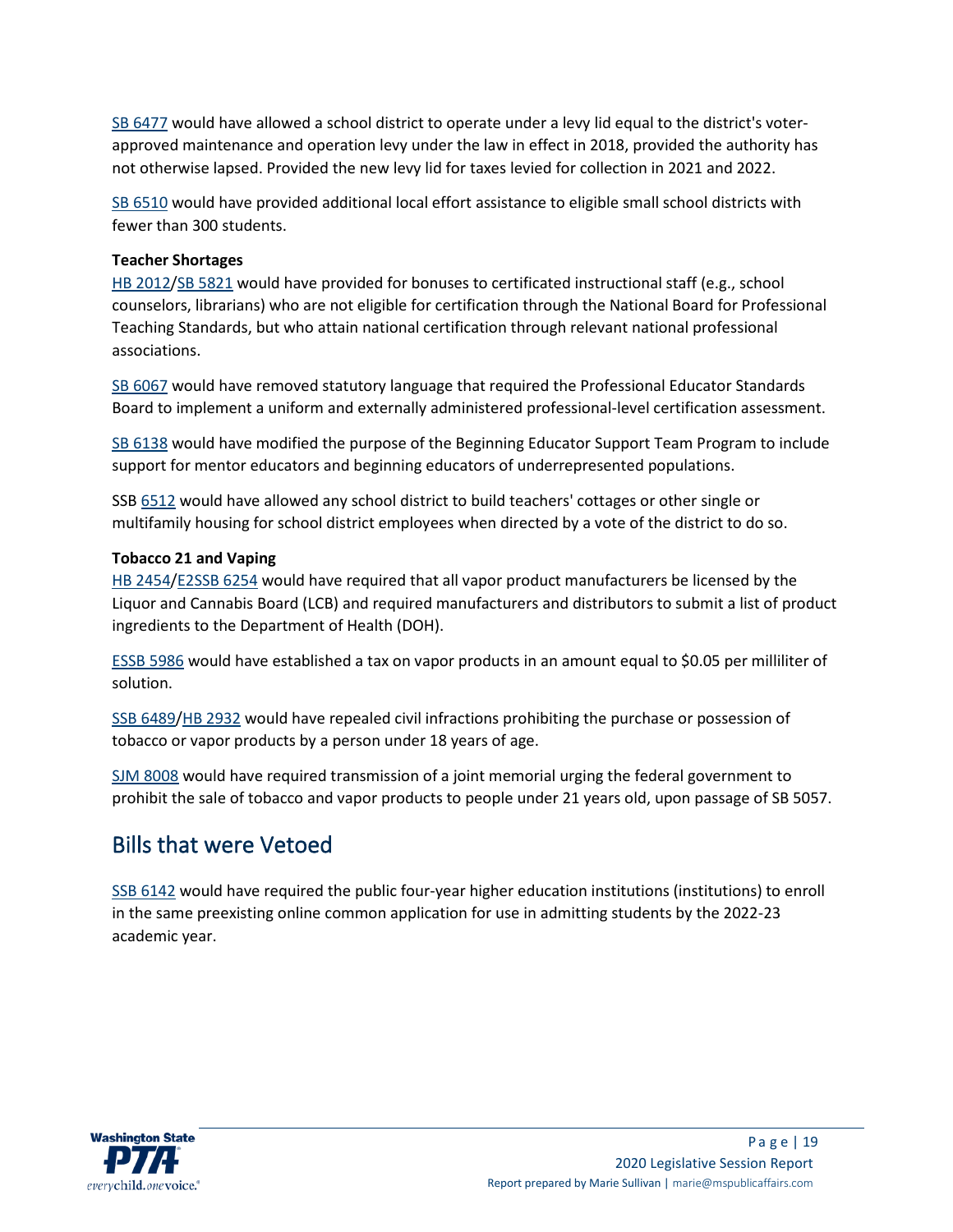# 2020 Supplemental Operating Budget – Provisos

When the Legislature left town on March 12<sup>th</sup>, it passed [ESSB 6168,](http://leap.leg.wa.gov/leap/budget/lbns/2020Omni6168-S.SL.pdf) a 2020 supplemental operating budget that included about \$1 billion in new expenditures. On April 3, 2020, Governor Jay Inslee vetoed 147 sections or subsections of the operating budget as a way of saving \$445 million over three fiscal years: \$235 million in the 2019-21 biennium and another \$210 million projected for the 2021-23 biennium.

Inslee said in the time the session ended that circumstances had changed substantially. "Under normal circumstances, I wouldn't be making these cuts," said Inslee. "But these are not normal time," he said, referencing the COVID-19 pandemic. His veto message and the related vetoes are [here.](https://crmpublicwebservice.des.wa.gov/bats/attachment/vetomessage/8930d3e7-0c76-ea11-8181-005056ba1db5)

# Early Learning

# **Department of Commerce, Section 127 – childcare grant**

(98) \$1,500,000 of the general fund—state appropriation for fiscal year 2021 is provided solely for grants and associated technical assistance and administrative costs to foster collaborative partnerships that expand childcare capacity in communities. Eligible applicants include nonprofit organizations, school districts, educational service districts, and local governments. These funds may be expended only after the approval of the director of the department of commerce and must be used to support activities and planning that helps communities address the shortage of child care, prioritizing partnerships serving in whole or in part areas identified as childcare-access deserts.

# Preventing Gun Violence

# **Washington State Patrol, Section 402**

(14) \$100,000 of the general fund—state appropriation for fiscal year 2020 and \$300,000 of the general fund—state appropriation for fiscal year 2021 are provided solely for the Washington State Patrol to develop a plan for implementation of a centralized firearm background check system. Funding is sufficient to fund a consultant to design an information technology system to conduct firearm background checks through a centralized system and a Washington state patrol project manager to design the implementation plan. The design should include recommendations to comply with the direction in RCW 9.41.139 and leverage the new firearms database system currently being procured by the department of licensing to create one streamlined system.

The Washington State Patrol shall convene an interagency work group to inform the centralized firearm background check system implementation plan, to include but not limited to the Department of Licensing, administrative office of the courts, Health Care Authority, and Office of Financial Management. Reports on the information technology system and the implementation plan shall be provided to the governor and appropriate committees of the legislature by December 1, 2020.

# Education

# **OSPI, Section 501**

(cc) \$872,000 of the general fund—state appropriation for fiscal year 2021 is provided solely for implementation of Second Substitute House Bill No. 2864 (running start summer pilot).

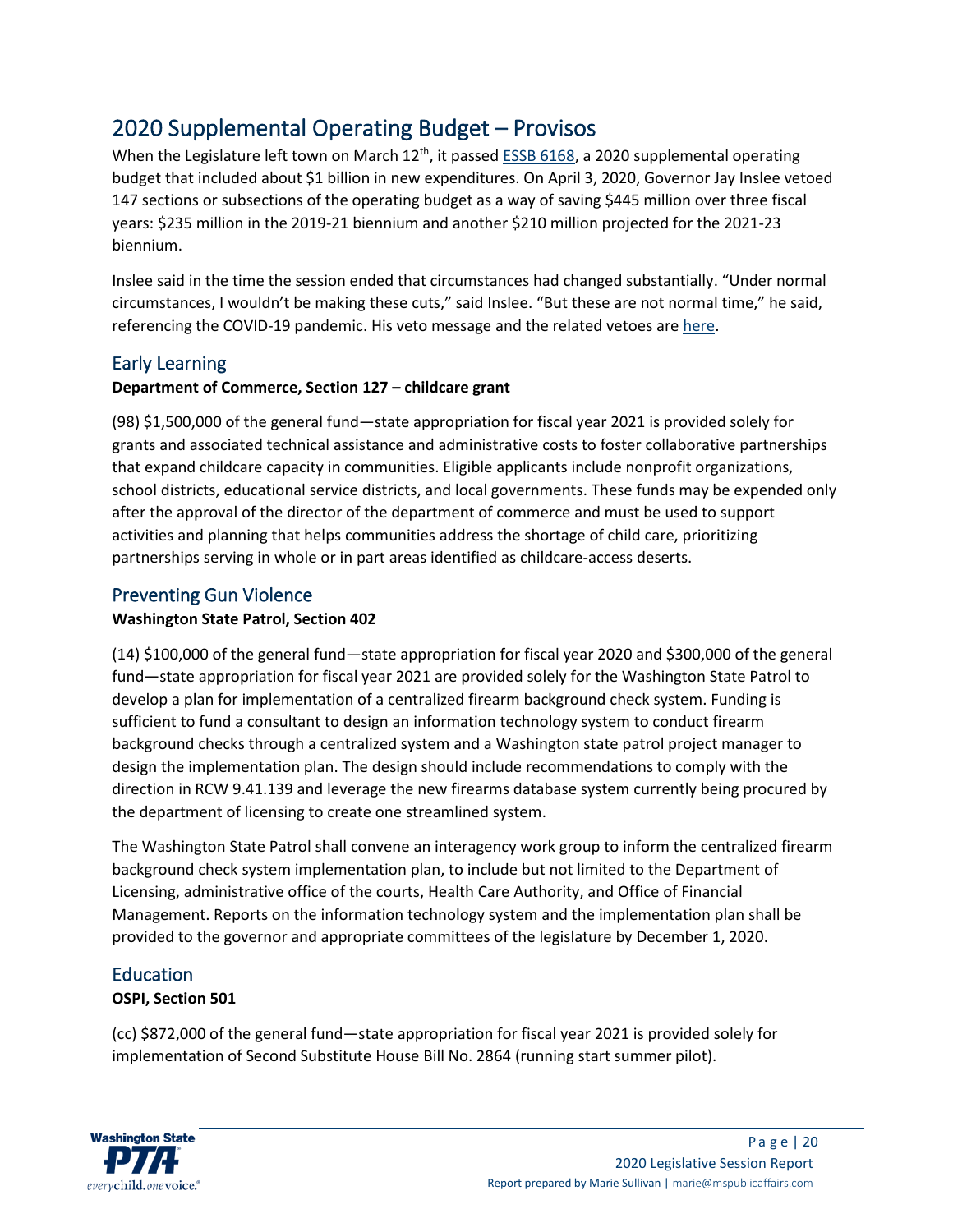(hh) \$385,000 of the general fund—state appropriation for fiscal year 2020 and \$349,000 of the general fund—state appropriation for fiscal year 2021 are provided solely for implementation of Substitute Senate Bill No. 6521 (innovative learning pilot – mastery-based education).

# **OSPI, Section 505, School Employee Compensation Adjustments**

(b) Of the funding provided for professional learning in this section, the equivalent of one day of salary and benefits for each of the funded full-time equivalent certificated instructional staff units in school year 2020-21 must be used to train school district staff on racial literacy, cultural responsiveness, and stereotype threat for purposes of closing persistent opportunity gaps.

# **Educational Service Districts, Section 508**

(5) For fiscal year 2021, funding in this section is provided for a corps of nurses located at the educational service districts, to be dispatched in coordination with the Office of the Superintendent of Public Instruction, to provide direct care to students, health education, and training for school staff.

(6) For fiscal year 2021, funding in this section is provided for staff and support at the nine educational service districts to provide a network of support for school districts to develop and implement comprehensive suicide prevention and behavioral health supports for students.

(7) For fiscal year 2021, funding in this section is provided for staff and support at the nine educational service districts to provide assistance to school districts with comprehensive safe schools planning, conducting needs assessments, school safety and security trainings, coordinating appropriate crisis and emergency response and recovery, and developing threat assessment and crisis intervention teams.

(8) For fiscal year 2021, funding in this section is provided for regional English language arts coordinators to provide professional development of teachers and principals around the new early screening for dyslexia requirements.

# **OSPI, Section 509, Local Effort Assistance**

\$25,170,000 of the general fund—state appropriation for fiscal year 2020 and \$20,593,000 of the general fund—state appropriation for fiscal year 2021 are provided solely for a one-time hold harmless for local effort assistance in calendar year 2020.

# **OSPI, Section 513, For Grants and Pass Through Funding**

(10) \$1,425,000 of the general fund—state appropriation for fiscal year 2020 and \$1,425,000 of the general fund—state appropriation for fiscal year 2021 are provided solely for dual language grants to grow capacity for high quality dual language learning. Of the amounts provided in this subsection:

- (a) \$1,425,000 of the general fund—state appropriation for fiscal year 2020 is provided solely for implementation of chapter 236, Laws of 2017 (SHB 1445) (dual language/early learning & K-12). In selecting recipients of the K-12 dual language grant, the superintendent of public instruction must prioritize districts that received grants under section 501(33), chapter 299, Laws of 2018.
- (b) \$400,000 of the general fund—state appropriation for fiscal year 2021 is provided solely for grants to establish a new dual language program.

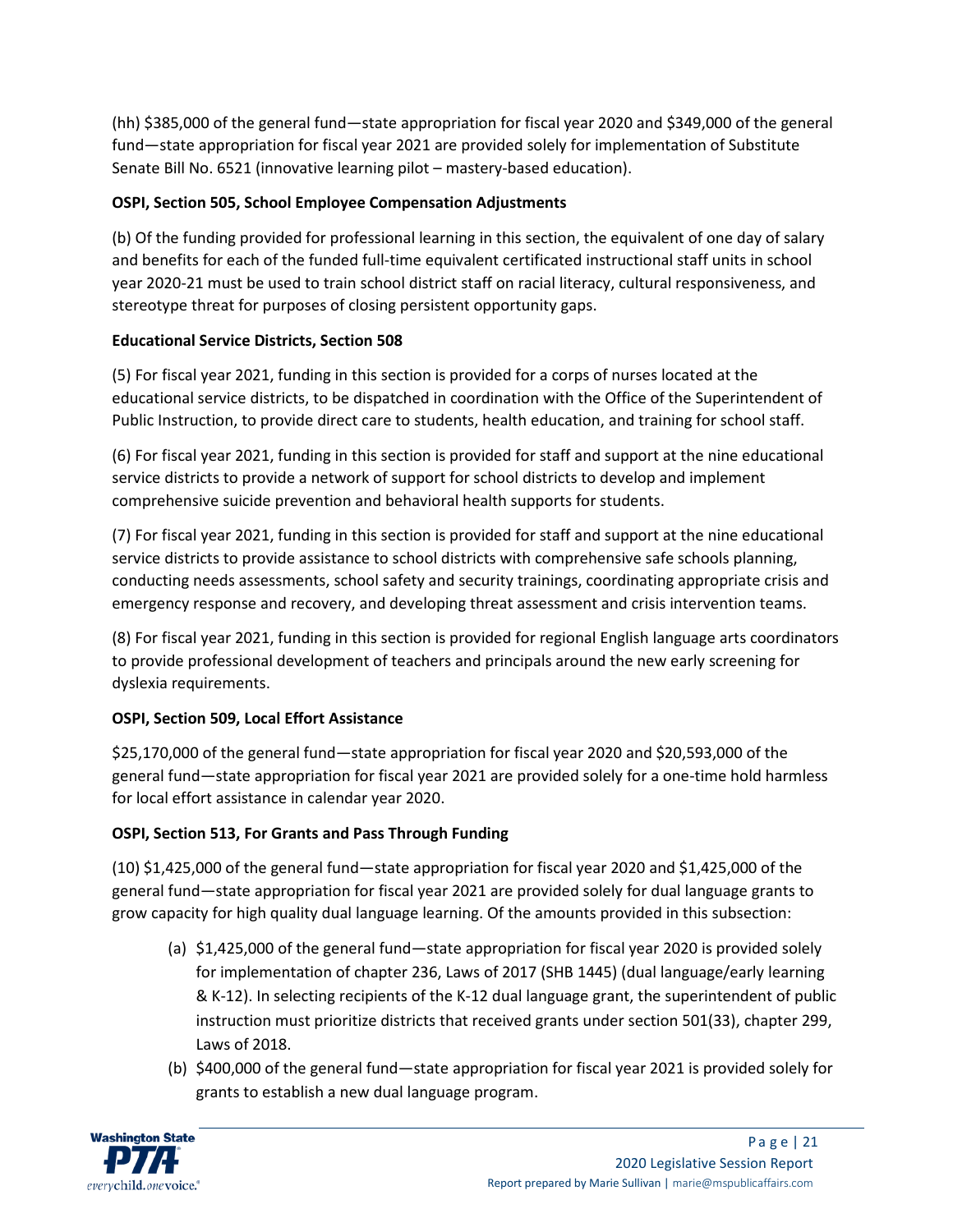- (c) \$225,000 of the general fund—state appropriation for fiscal year 2021 is provided solely for grants to expand an existing dual language program.
- (d) \$400,000 of the general fund—state appropriation for fiscal year 2021 is provided solely for grants to create heritage language programs for immigrant and refugee students.
- (e) \$400,000 of the general fund—state appropriation for fiscal year 2021 is provided solely for grants to create indigenous language programs for native students.

(31) \$75,000 of the general fund—state appropriation for fiscal year 2021 is provided solely for grants to school districts to create systems, policies, and practices to address racial discipline gaps consistent with RCW 28A.415.410. The Office of Superintendent of Public Instruction, in coordination with a state association representing both certificated and classified staff, an association representing principals, an association representing school superintendents, the Washington State School Directors Association, and an association representing parents, will guide grant recipients using existing training materials and resources. Grant recipients must develop systems that provide tiered supports for intervention, restorative approaches to behavior, and eliminate zero-tolerance policies that contribute to racial disparities.

# 2020 Operating Budget Provisos that Create Work Groups or Task Forces

# **OSPI, Section 501, Since Time Immemorial Professional Development Training**

(o) \$235,000 of the general fund—state appropriation for fiscal year 2020 and \$385,000 of the general fund—state appropriation for fiscal year 2021 are provided solely for the office of native education to increase services to tribes, including but not limited to, providing assistance to tribes and school districts to implement Since Time Immemorial, applying to become tribal compact schools, convening the Washington State Native American Education Advisory Committee, and extending professional learning opportunities to provide instruction in tribal history, culture, and government.

Of the amounts provided in this subsection, \$150,000 of the general fund—state appropriation for fiscal year 2021 is provided solely for professional learning and technical assistance to support the ongoing implementation of since time immemorial tribal sovereignty curriculum, tribal consultation and engagement, government to government training, and data collection and identification of American Indian and Alaska Native students. The professional development must be done in collaboration with school district administrators and school directors.

Funding in this subsection is sufficient for the office, the Washington State School Directors' Association government-to-government task force, and the Association of Educational Service Districts to collaborate with the tribal leaders congress on education to develop a tribal consultation training and schedule. The tribal consultation training and schedule must be developed by January 1, 2022.

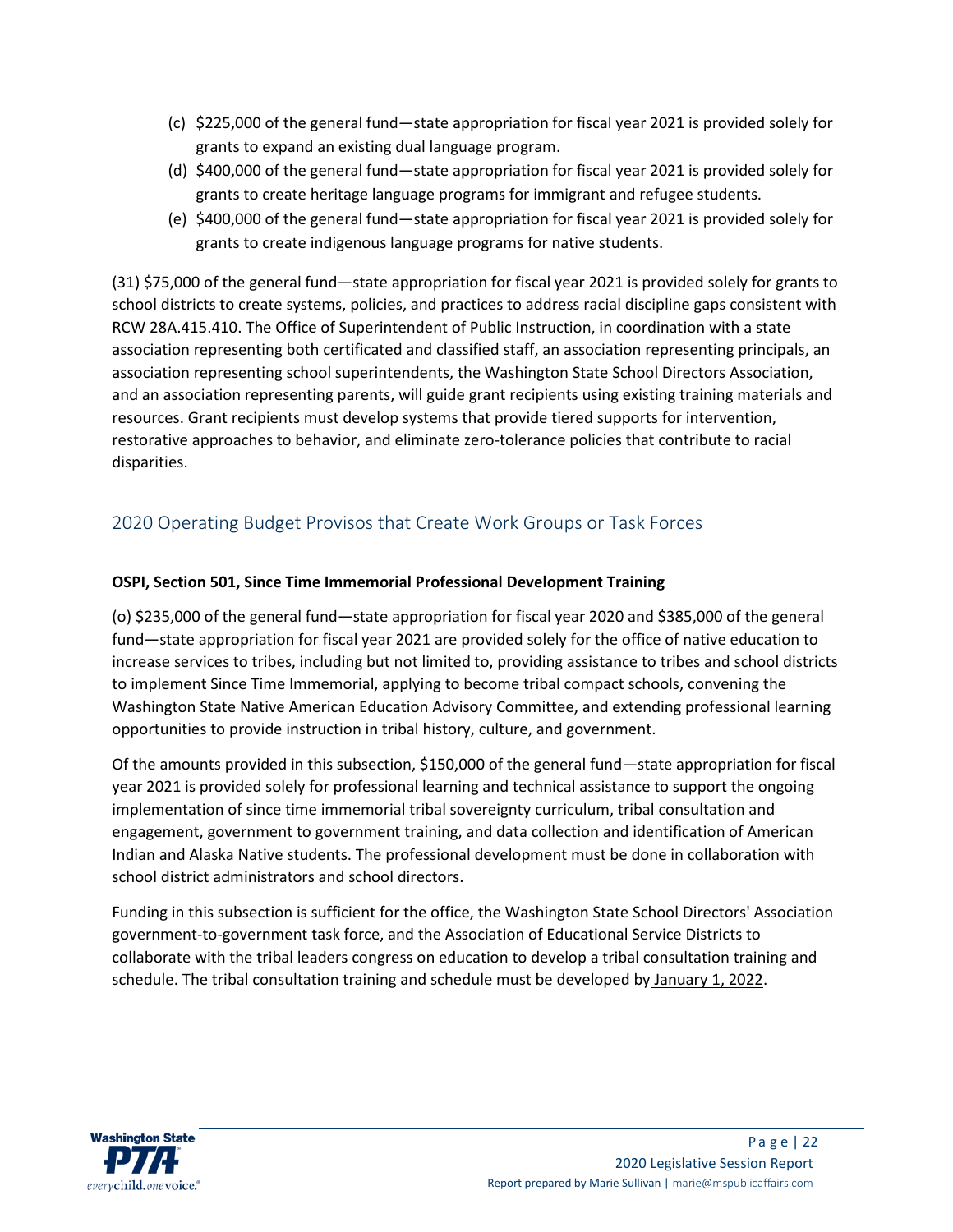#### **OSPI, Section 501, Various work groups, advisory committees, task forces**

(3)(I) Work group to develop recommendations to integrating African American history into schoolwork.

(i) \$50,000 of the general fund—state appropriation for fiscal year 2021 is provided solely for the Office of the Superintendent of Public Instruction to convene a **work group to develop** recommendations for integrating, in a regular and ongoing basis, **African American history, examinations of racism, and the history of the civil rights movement into curriculum** provided to students in grades seven through twelve. *Recommendations developed in accordance with this subsection must be preceded by a work group review of pertinent curriculum* that is available to school districts and must include recommendations for the professional development needed to support educators in providing the instruction to students.

(ii) The work group must consist of one representative from each of the following: (A) The Washington State Commission on African American affairs; (B) the educational opportunity gap oversight and accountability committee; and (C) a statewide organization representing teachers. The work group may also include other persons with unique and specific expertise, including but not limited to, Washington state historians and persons representing teacher preparation programs.

(iii) The office must report the findings and recommendations required by this subsection to the education committees of the Legislature by November 15, 2020.

(j) \$50,000 of the general fund—state appropriation for fiscal year 2021 is provided solely for the office to participate in the work group established in section 922 of this act to create a **family engagement framework** for early learning through high school. At a minimum, the work group must review family engagement policies and practices in Washington and in other states, with a focus on identifying best practices that can be adopted throughout Washington.

# **Section 922 – Family Engagement Framework Work Group, Report due June 30, 2021**

(1) A work group is established to create a family engagement framework for early learning through school.

(2) At a minimum, the work group must review family engagement policies and practices in Washington and in other states, with a focus on identifying best practices that can be adopted throughout Washington.

(3) The members of the work group must represent the following groups:

(a) The department of children, youth, and families; the office of the superintendent of public instruction; the state board of education; parents of children in the state early childhood education and assistance program or the federal head start program; parents of students in elementary or secondary school; parents of students who are English learners, with at least one parent with a student in preschool and at least one parent with a student in elementary or secondary school; parents of students who are in special education; parents of students in foster care; the office of the education ombuds; the educational opportunity gap oversight and accountability committee; the state commission on Asian Pacific American affairs; the state commission on Hispanic affairs; the state commission on African American affairs; the governor's office of Indian affairs; the Washington State School Directors' Association; a state

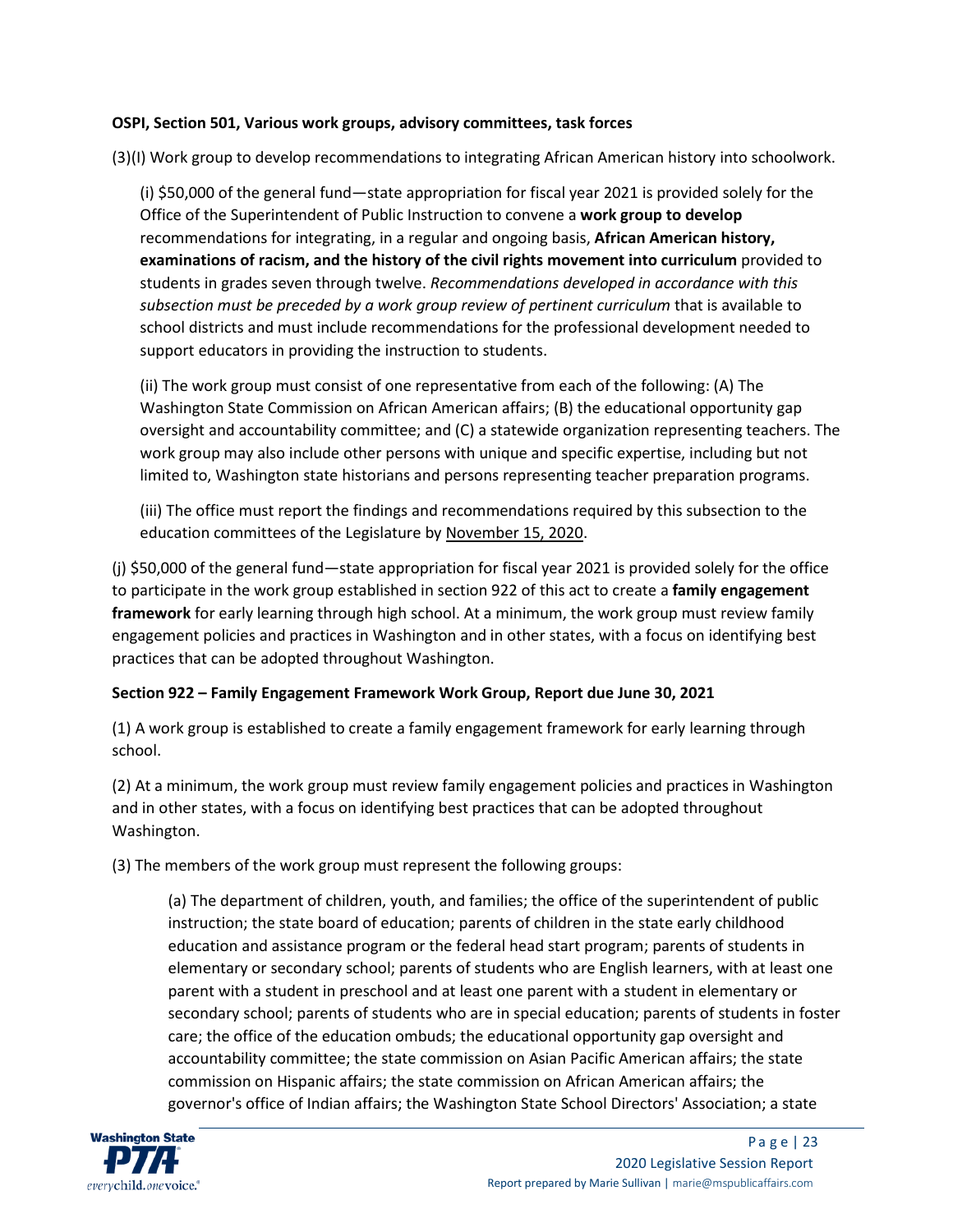organization of school principals; a state organization of teachers; early childhood teachers; elementary and postsecondary teachers; and a state organization representing school counselors.

(b) The members of the work group must elect cochairs. One of the cochairs must be a parent and the other cochair must represent a state agency.

(4) The work group must meet monthly. At each meeting of the work group, members must have the option to participate remotely. In addition, the work group must hold at least three meetings in central Washington and at least three meetings in eastern Washington.

(5) Staff support for the work group must be provided by the office of the superintendent of public instruction and the department of children, youth, and families.

(6) Members are not entitled to be reimbursed for meal or travel expenses if they are elected officials or are participating on behalf of an employer, governmental entity, or other organization. Any reimbursement for other members is subject to chapter 43.03 RCW.

(7) By June 30, 2021, and in compliance with RCW 43.01.036, the office of the superintendent of public instruction must report to the appropriate committees of the Legislature with a summary of the activities of the work group and its recommendations for a family engagement framework for early learning through high school.

# 2020 Operating Budget Provisos that Create New Reports

# **Office of the Governor, Section 116**

(8) \$50,000 of the general fund—state appropriation for fiscal year 2021 is provided solely for the office of the education ombuds, in consultation with the Office of the Superintendent of Public Instruction and the Washington State Office of Equity, to develop a plan to implement a **program to promote skills, knowledge, and awareness concerning issues of diversity, equity, and inclusion** among families with school-age children. The office of education ombuds shall submit a report with recommendations to the governor and the appropriate committees in the Legislature by September 1, 2020.

# **Office of Financial Management, Section 129**

(13) Within existing resources and in consultation with the Office of the Superintendent of Public Instruction, the office of financial management shall review and report on the **pupil transportation funding system** for K-12 education. The report shall include findings and recommendations and shall be submitted to the governor and the appropriate committees of the legislature by August 1, 2020.

This report shall include review of the following: (a) The formula components and modeling approach in RCW 28A.160.192; (b) The data used in the analysis for completeness, validity, and appropriateness; (c) The timing requirements and whether they could be changed; (d) The STARS model for appropriateness, functionality, and alignment with statute; and (e) The capacity and resources of the office of the superintendent of public instruction to produce the transportation analysis.

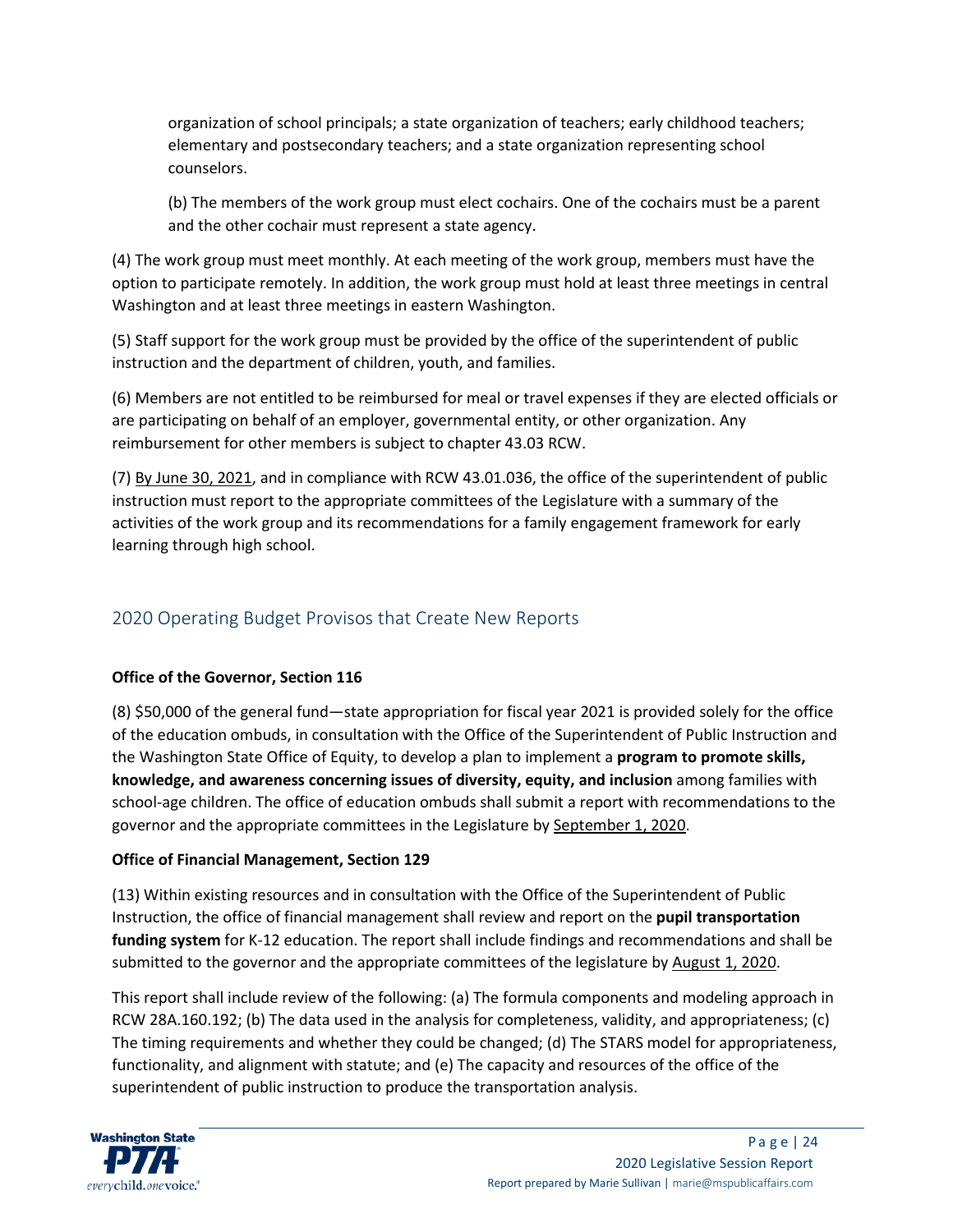# **Washington State Patrol, Section 402**

The Washington State Patrol shall convene an interagency work group to inform the centralized firearm background check system implementation plan, to include but not limited to the Department of Licensing, administrative office of the courts, Health Care Authority, and Office of Financial Management. Reports on the information technology system and the implementation plan shall be provided to the governor and appropriate committees of the Legislature by December 1, 2020.

### **Education Opportunity Gap Oversight and Accountability Committee, Section 501**

(ii) Within amounts provided in this subsection, the committee must review the Washington kindergarten inventory of developing skills, including professional development available to educators and other assessment materials and tools, and make recommendations to the Office of the Superintendent of Public Instruction and the education committees of the Legislature on the following topics:

- (A) Opportunities for reducing bias in the observational assessment process and materials; and
- (B) Barriers to implementation of the inventory.

(iii) The committee shall seek feedback from relevant stakeholders, including but not limited to:

(A) The office of the superintendent of public instruction.

(B) The department of children, youth, and families.

(C) Kindergarten teachers who are representative of or who teach in schools with diverse student subgroups.

(D) A representative from a tribal school who is currently using the inventory.

(E) Principals who are currently using the inventory.

(F) Parents who are representative of student populations that have historically scored low on the inventory, and who are recommended by an organization that serves parents of color.

(G) District assessment coordinators; and

(H) Early childhood providers.

# **OSPI, Section 501, Work Groups with reports**

(c) The Office of the Superintendent of Public Instruction, in collaboration with the Department of Social and Health Services Developmental Disabilities Administration and Division of Vocational Rehabilitation, shall explore the development of an implementation plan to build statewide capacity among school districts to improve transition planning for students in special education who meet criteria for services from the developmental disabilities administration, and shall provide all school districts with an opportunity to participate. The plan shall be submitted in compliance with RCW 43.01.036 by November 1, 2018, and the final report must be submitted by November 1, 2020, to the governor and appropriate legislative committees.

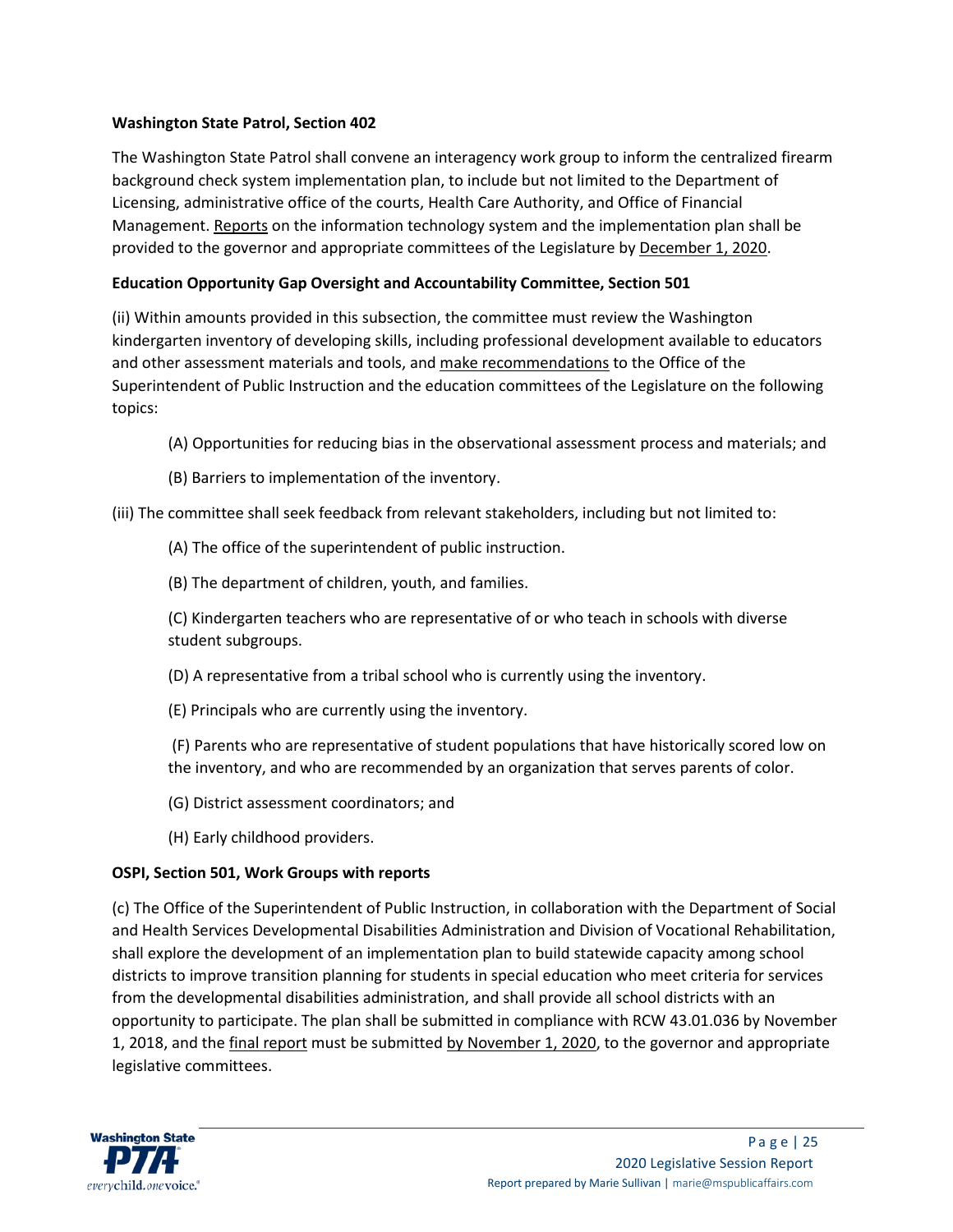The final report must include the following:

- (i) An examination of whether a data share agreement between the department of social and health services developmental disabilities administration, division of vocational rehabilitation, and the office of the superintendent of public instruction would improve coordination among the three agencies.
- (ii) Defined roles for the associated stakeholders involved with the transition of students potentially eligible for services from the developmental disabilities administration, including but not limited to: (A) The department of social and health services developmental disabilities administration; (B) The office of the superintendent of public instruction; (C) The division of vocational rehabilitation at the department of social and health services; (D) School districts across the state of Washington; and (E) Counties coordinating employment and day services.
- (iii) An examination of the feasibility of a statewide developmental disabilities transition council, including representative positions, roles and responsibilities, costs, and data collection; and
- (iv) Recommendations for supporting seamless transition from school to post-school life, up to and including potential legislation and funding, regional interagency transition networks, and coordination between counties, schools, and other partners for transition supports.

# **OSPI, Section 501, Weighted GPA report**

(ff) \$10,000 of the general fund—state appropriation for fiscal year 2021 is provided solely for the Office of the Superintendent of public Instruction, in consultation with the four-year institutions as defined in RCW 28B.76.020, the state board for community& technical colleges, and the workforce training and education coordinating board, to review and report on potential adjustments or alterations to the standardized high school transcript created under RCW 28A.230.125, including, but not limited to, granting the option of using a weighted grade point average to recognize accelerated coursework. The report shall include findings and recommendations and shall be submitted to the governor and the appropriate committees of the legislature by January 1, 2021.

# 2020 Capital Budget

A total of \$3.2 billion in bond proceeds was authorized for the 2019-21 biennium in 2019. Lawmakers started off the session with \$89.8 million in bond capacity, and appropriations in the 2020 session were equal to \$89.5 million. In addition, ESSB 6248 authorizes \$75.6 million from dedicated accounts and \$13 million in alternatively financed projects.

# K-12 Education

# Public School Construction

The total funding level for the School Construction Assistance Program (SCAP), currently \$1.04 billion, is decreased by \$1.1 million. SCAP provides state matching grants to qualifying local school districts for construction, renovation and modernization of K-12 school facilities in 2020-21. The supplemental budget adds \$25.9 million from the state Common School Construction Account, adds \$0.8 million in federal funds, and reduces the state bonds appropriation by \$27.8 million.

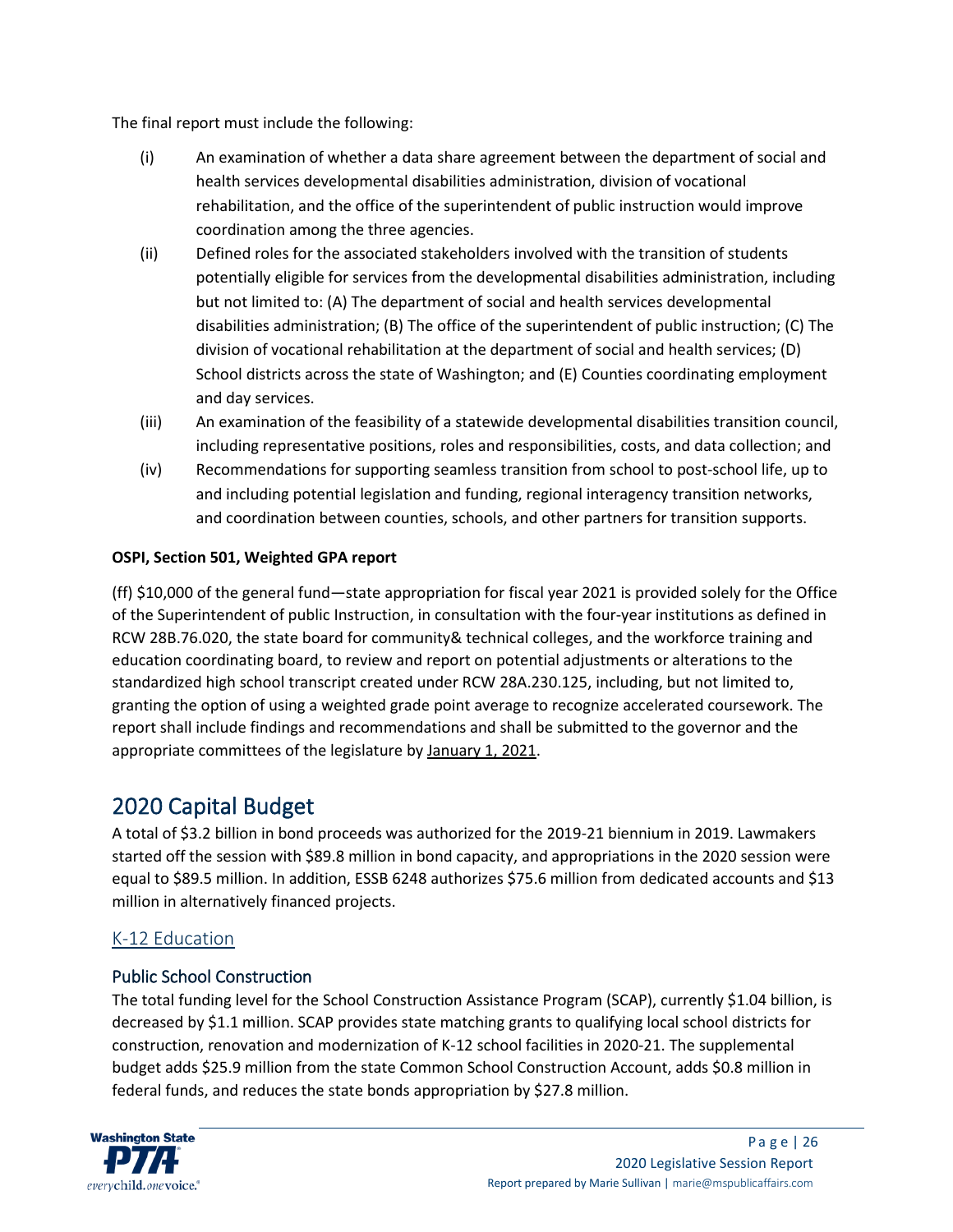# School Seismic Safety Retrofit Program

\$13.2 million is provided to initiate a grant program to retrofit K-12 school buildings for seismic safety improvements. The funding level is intended to fund six projects designated as very high risk by OSPI. The districts with school projects are (in order): North Beach, Centralia, South Bend, Boisfort, Cosmopolis, and Marysville.

# Small District Modernization Grants

\$3.4 million is provided for two additional small district modernization grants, which increases the biennial appropriation for this program to \$23.4 million. The funding is sufficient for the top 10 projects, which include these school districts (in order): Oakville, Kahlotus, Washtucna, Index, Lamont, Green Mountain, Harrington, Skamania, Endicott, and Centerville.

# Distressed Schools Grants

\$2.9 million is provided for seven additional distressed schools grants, which increases the biennial appropriation for this program to \$25.9 million. The new districts are: Mount Adams School District, Seattle Public Schools, Tacoma Public Schools, Port Orchard, and Republic.

# Early Learning

An additional \$4.2 million is provided for grants and loans to match private and other public funding to purchase, construct, or modernize facilities to add capacity for early learning programs, including the Early Childhood Education and Assistance Program. Additionally, \$3 million is provided for specific early learning projects; school districts are not eligible for these grants. The Department of Commerce has announced another round of school district grant applications which will be reviewed, and a list proposed in the agency's Fall 2020 budget submission. Grants would be presented for the 2021-23 capital budget.

# Bills that Create Work Groups, Task Forces and Reports

[E2SHB 1272](https://app.leg.wa.gov/billsummary?BillNumber=1272&Initiative=false&Year=2019) directs OSPI to develop pilot projects related to designating 20 minutes of seated lunch time. A report on the findings of the pilot projects must be submitted to the governor and the House and Senate education committees by July 1, 2021.

[ESHB 2116](https://app.leg.wa.gov/billsummary?BillNumber=2116&Initiative=false&Year=2019) establishes an 11-member Task Force on Improving Institutional Education Programs and Outcomes. Directs the Task Force to report findings and recommendations to the Governor and the appropriate committees of the House of Representatives and the Senate by December 15, 2020.

[SHB 2711](https://app.leg.wa.gov/billsummary?BillNumber=2711&Initiative=false&Year=2019) requires OSPI, in collaboration with the Department of Children, Youth and Families, the Office of Homeless Youth Prevention and Protection Programs, and the Washington Student Achievement Council, to convene a temporary work group to develop recommendations related to education outcomes and eliminating racial and ethnic disparities for students in foster care, experiencing homelessness, or both. OSPI may use the existing work group created by budget proviso, with the addition of the new membership, including non-governmental organizations, the Education Opportunity Gap Oversight & Accountability Committee and four legislators.

Annual reports are due to the Governor, appropriate committees of the Legislature and the EOGOAC by October 31, 2021, 2022 and 2023, with a final report due July 1, 2024.

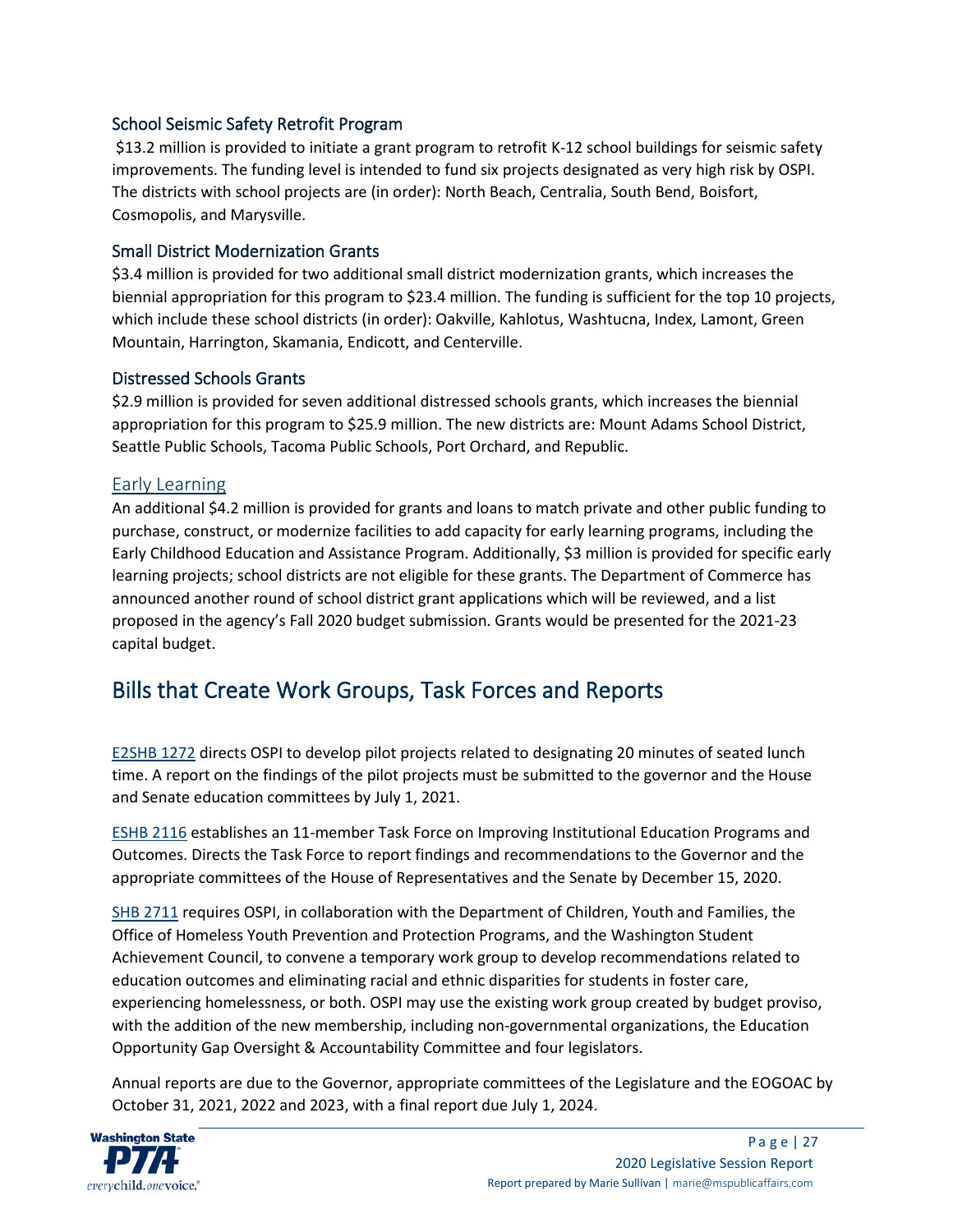[ESHB 2731](https://app.leg.wa.gov/billsummary?BillNumber=2737&Initiative=false&Year=2019) requires the Department of Health, starting in 2021 and annually thereafter by October  $1<sup>st</sup>$ , to report a summary of the diagnosed concussion information received in the prior school year to the Legislature and OSPI. The report must include rates, patterns, trends, and other relevant information.

[2SHB 2737](https://app.leg.wa.gov/billsummary?BillNumber=2737&Initiative=false&Year=2019) renames the Children's Mental Health Work Group as the Children and Youth Behavioral Health Work Group, and changes membership. The group is established to identify barriers to and opportunities for accessing behavioral health services for children and their families, and to advise the Legislature on statewide behavioral health services for this population.

The work group must submit an updated report to the governor and the appropriate committees of the legislature by December 1, 2020. Beginning November 1, 2020, and annually thereafter, the work group shall provide recommendations in alignment with subsection (3) of this section to the Governor and the legislature.

[2SHB 2864](https://app.leg.wa.gov/billsummary?BillNumber=2864&Initiative=false&Year=2019) requires OSPI and the State Board of Community & Technical Colleges to report by November 10, 2022, to the Legislature the findings of the Summer Running Start Pilot Program, and to recommend whether to expand the running start program to include the summer term.

[ESSB 5395](https://app.leg.wa.gov/billsummary?BillNumber=5395&Initiative=false&Year=2019) requires OSPI to biennially report to the House and Senate education committees regarding the curricula used by school districts for comprehensive sexual health education, starting after the 2022- 23 school year.

[2E2SSB 5720](https://app.leg.wa.gov/billsummary?BillNumber=5720&Initiative=false&Year=2019) creates an Involuntary Commitment Work Group, with up to 18 members appointed by the governor. The work group must evaluate the implementation of the act. The Governor must request participation by representative of tribal governments. The work group must provide two reports containing recommendations to the legislature by January 2021, and by June 2022.

[ESSB 6189](https://app.leg.wa.gov/billsummary?BillNumber=6189&Initiative=false&Year=2019) directs the Joint Legislative Audit and Review Committee to conduct a study to identify the number and types of part-time school district employees and their eligibility for benefits through the School Employees' Benefits Board. The report is due to the Legislature by September 1, 2021. In addition, the Health Care Authority is directed to conduct an analysis of the impacts of changes to the requirement that school employers remit premiums for employees that waive medical coverage under RCW 41.05.050(4)(d). The analysis shall consider the estimated impacts to the projected future funding rates and the estimated amount billed to each school district. The HCA report is due September 1, 2021.

[SSB 6521](https://app.leg.wa.gov/billsummary?BillNumber=6521&Initiative=false&Year=2019) directs OSPI and the State Board of Education to report on the mastery-based pilot program, including the efficiency, cost, and impacts of the funding model or models used under the pilot program. The report is due December 1, 2022.

# Bills that Require WSSDA Model Policies and Procedures

[2SHB 1191](https://app.leg.wa.gov/billsummary?BillNumber=1191&Initiative=false&Year=2019) requires WSSDA to develop a model policy that addresses the following issues: procedures for providing notice of threats of violence or harm to the student or school employee who is the subject of the threat, including a definition of "threats of violence or harm"; and procedures for notification about students convicted of sexual or violent offenses. The policy must be available to school districts in time to allow school districts to adopt the policy by September 1, 2020.